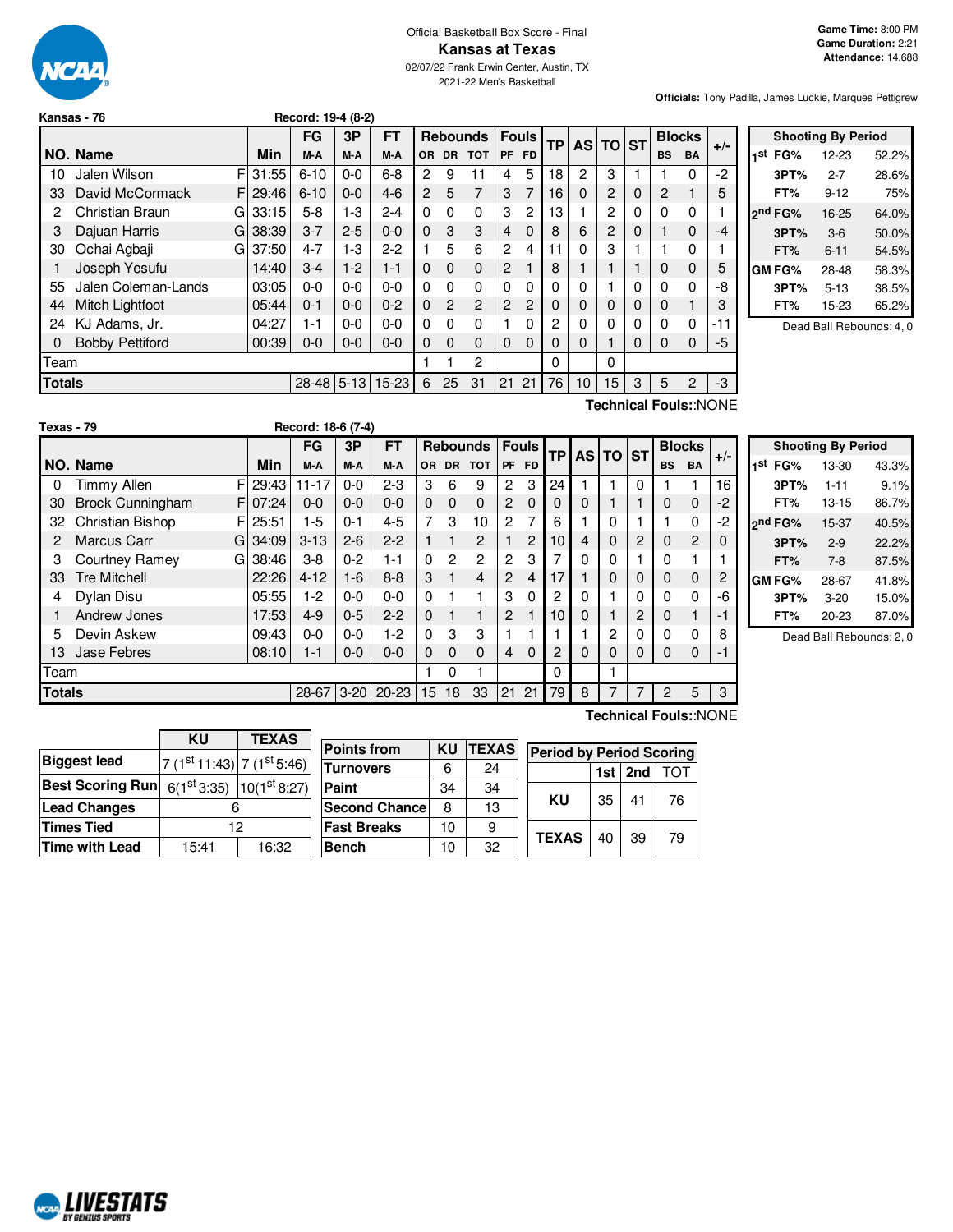

#### **Period 1**

| <b>Quarter Starters:</b> |                                                                         |             |              |                                                                  |
|--------------------------|-------------------------------------------------------------------------|-------------|--------------|------------------------------------------------------------------|
| <b>TEXAS</b>             | 2 Carr M<br>0 Allen T                                                   | 3 Ramey C   |              | 30 Cunningham B<br>32 Bishop C                                   |
| ΚU                       | 2 Braun C<br>3 Harris D                                                 | 10 Wilson J |              | 30 Agbaji O<br>33 McCormack D                                    |
| <b>Game Time</b>         | <b>TEXAS</b>                                                            | Score       | <b>Diff</b>  | KU                                                               |
| 20:00                    | 32 BISHOP C jumpball won                                                |             |              | 33 MCCORMACK D jumpball lost                                     |
| 19:32                    | 32 BISHOP C 2pt FG in the paint, floating jump shot made (2)            | $2 - 0$     | $\mathbf{2}$ |                                                                  |
| 19:32                    | 0 ALLEN T assist (1)                                                    |             |              |                                                                  |
| 19:09                    |                                                                         |             |              | 30 AGBAJI O 2pt FG outside the paint, jump shot missed           |
| 19:02                    |                                                                         |             |              | 10 WILSON J offensive rebound (1)                                |
| 19:02                    |                                                                         | $2 - 2$     | 0            | 10 WILSON J 2pt FG second chance in the paint, layup made<br>(2) |
| 18:56                    | 32 BISHOP C 3pt FG, jump shot missed                                    |             |              |                                                                  |
| 18:53                    |                                                                         |             |              | 10 WILSON J defensive rebound (2)                                |
| 18:50                    | 3 RAMEY C foul drawn (1)                                                |             |              | 10 WILSON J foul offensive (1 - 1)                               |
| 18:50                    |                                                                         |             |              | 10 WILSON J turnover offensive (1)                               |
| 18:26                    | 2 CARR M 2pt FG from turnover in the paint, driving layup made<br>(2)   | $4 - 2$     | $\mathbf{2}$ |                                                                  |
| 17:53                    |                                                                         | $4 - 4$     | 0            | 10 WILSON J 2pt FG in the paint, driving layup made (4)          |
| 17:43                    | 3 RAMEY C foul drawn (2)                                                |             |              | 30 AGBAJI O foul personal (1 - 2)                                |
| 17:43                    | 30 CUNNINGHAM B substitution out                                        |             |              |                                                                  |
| 17:43                    | 33 MITCHELL T substitution in                                           |             |              |                                                                  |
| 17:30                    | 33 MITCHELL T 3pt FG, jump shot missed                                  |             |              |                                                                  |
| 17:25                    |                                                                         |             |              | 30 AGBAJI O defensive rebound (1)                                |
| 17:11                    | 3 RAMEY C steal (1)                                                     |             |              | 30 AGBAJI O turnover lost ball (1)                               |
| 17:06                    | 0 ALLEN T 2pt FG from turnover outside the paint, jump shot<br>made (2) | $6-4$       | $\mathbf{2}$ |                                                                  |
| 17:06                    | 0 ALLEN T foul drawn (1)                                                |             |              | 3 HARRIS D foul shooting (1 - 3)                                 |
| 17:05                    | 32 BISHOP C substitution out                                            |             |              |                                                                  |
| 17:05                    | 4 DISU D substitution in                                                |             |              |                                                                  |
| 17:05                    | 0 ALLEN T free throw 1 - 1 missed                                       |             |              |                                                                  |
| 17:04                    |                                                                         |             |              | 10 WILSON J defensive rebound (3)                                |
| 16:52                    | 0 ALLEN T foul personal (1 - 1)                                         |             |              | 30 AGBAJI O foul drawn (1)                                       |
| 16:52                    | 0 ALLEN T substitution out                                              |             |              |                                                                  |
| 16:52                    | 1 JONES A substitution in                                               |             |              |                                                                  |
| 16:46                    |                                                                         | 6-6         | 0            | 33 MCCORMACK D 2pt FG in the paint, jump shot made (2)           |
| 16:46                    |                                                                         |             |              | 3 HARRIS D assist (1)                                            |
| 16:46                    | 1 JONES A foul shooting (1 - 2)                                         |             |              | 33 MCCORMACK D foul drawn (1)                                    |
| 16:46                    |                                                                         | $6 - 7$     | $-1$         | 33 MCCORMACK D free throw 1 - 1 made (3)                         |
| 16:29                    | 33 MITCHELL T 3pt FG, jump shot missed                                  |             |              |                                                                  |
| 16:26                    |                                                                         |             |              | 10 WILSON J defensive rebound (4)                                |
| 16:21                    |                                                                         | 6-9         | -3           | 2 BRAUN C 2pt FG fast break in the paint, layup made (2)         |
| 16:21                    |                                                                         |             |              | 3 HARRIS D assist (2)                                            |
| 15:50                    | 4 DISU D 2pt FG outside the paint, turnaround jump shot missed          |             |              |                                                                  |
| 15:46                    |                                                                         |             |              | 33 MCCORMACK D defensive rebound (1)                             |
| 15:37                    |                                                                         |             |              | 10 WILSON J 2pt FG outside the paint, jump shot missed           |
| 15:34                    | 4 DISU D defensive rebound (1)                                          |             |              |                                                                  |
| 15:23                    | 33 MITCHELL T 2pt FG in the paint, turnaround jump shot made<br>(2)     | 8-9         | $-1$         |                                                                  |

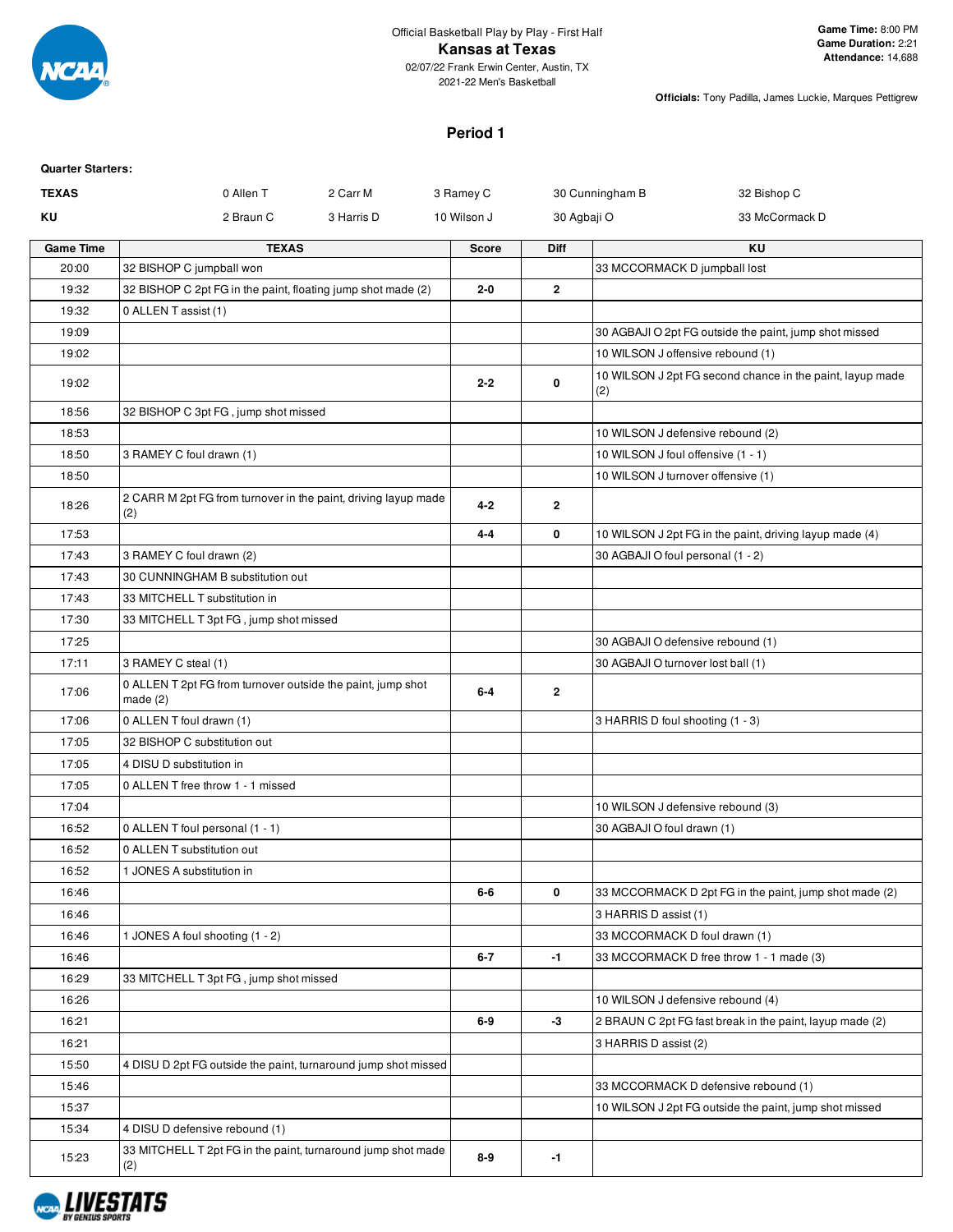

2021-22 Men's Basketball

| <b>Game Time</b> | <b>TEXAS</b>                                     | <b>Score</b>  | Diff | KU                                                                    |
|------------------|--------------------------------------------------|---------------|------|-----------------------------------------------------------------------|
| 15:02            |                                                  |               |      | 3 HARRIS D 3pt FG, jump shot missed                                   |
| 14:59            |                                                  |               |      | 33 MCCORMACK D offensive rebound (2)                                  |
| 14:59            | 3 RAMEY C foul personal (1 - 3)                  |               |      | 33 MCCORMACK D foul drawn (2)                                         |
| 14:59            |                                                  | Timeout media |      |                                                                       |
| 14:59            | 4 DISU D substitution out                        |               |      |                                                                       |
| 14:59            | 33 MITCHELL T substitution out                   |               |      |                                                                       |
| 14:59            | 30 CUNNINGHAM B substitution in                  |               |      |                                                                       |
| 14:59            | 32 BISHOP C substitution in                      |               |      |                                                                       |
| 14:59            |                                                  |               |      | 3 HARRIS D substitution out                                           |
| 14:59            |                                                  |               |      | 10 WILSON J substitution out                                          |
| 14:59            |                                                  |               |      | 1 YESUFU J substitution in                                            |
| 14:59            |                                                  |               |      | 55 COLEMAN-LANDS J substitution in                                    |
| 14:53            |                                                  |               |      | 33 MCCORMACK D 2pt FG second chance in the paint, hook<br>shot missed |
| 14:49            | 32 BISHOP C defensive rebound (1)                |               |      |                                                                       |
| 14:42            | 3 RAMEY C 3pt FG, jump shot missed               |               |      |                                                                       |
| 14:38            |                                                  |               |      | 33 MCCORMACK D defensive rebound (3)                                  |
| 14:34            | 2 CARR M foul personal (1 - 4)                   |               |      | 30 AGBAJI O foul drawn (2)                                            |
| 14:34            | 2 CARR M substitution out                        |               |      |                                                                       |
| 14:34            | 5 ASKEW D substitution in                        |               |      |                                                                       |
| 14:20            |                                                  | $8 - 11$      | $-3$ | 33 MCCORMACK D 2pt FG outside the paint, hook shot made<br>(5)        |
| 13:59            | 5 ASKEW D turnover lost ball (1)                 |               |      |                                                                       |
| 13:47            |                                                  |               |      | 33 MCCORMACK D 2pt FG from turnover in the paint, layup<br>blocked    |
| 13:47            | 32 BISHOP C block (1)                            |               |      |                                                                       |
| 13:40            | 32 BISHOP C defensive rebound (2)                |               |      |                                                                       |
| 13:40            | 32 BISHOP C foul drawn (1)                       |               |      | 2 BRAUN C foul shooting (1 - 4)                                       |
| 13:40            | 32 BISHOP C free throw fast break 1 - 2 made (3) | $9 - 11$      | $-2$ |                                                                       |
| 13:40            |                                                  |               |      | 2 BRAUN C substitution out                                            |
| 13:40            |                                                  |               |      | 33 MCCORMACK D substitution out                                       |
| 13:40            |                                                  |               |      | 55 COLEMAN-LANDS J substitution out                                   |
| 13:40            |                                                  |               |      | 3 HARRIS D substitution in                                            |
| 13:40            |                                                  |               |      | 10 WILSON J substitution in                                           |
| 13:40            |                                                  |               |      | 44 LIGHTFOOT M substitution in                                        |
| 13:40            | 32 BISHOP C free throw fast break 2 - 2 made (4) | $10 - 11$     | $-1$ |                                                                       |
| 13:40            | 32 BISHOP C substitution out                     |               |      |                                                                       |
| 13:40            | 33 MITCHELL T substitution in                    |               |      |                                                                       |
| 13:31            |                                                  | $10 - 13$     | $-3$ | 30 AGBAJI O 2pt FG in the paint, driving layup made (2)               |
| 13:16            | 5 ASKEW D foul drawn (1)                         |               |      | 1 YESUFU J foul shooting (1 - 5)                                      |
| 13:16            | 5 ASKEW D free throw 1 - 2 missed                |               |      |                                                                       |
| 13:16            | offensive dead ball rebound (1)                  |               |      |                                                                       |
| 13:16            | 30 CUNNINGHAM B substitution out                 |               |      |                                                                       |
| 13:16            | 4 DISU D substitution in                         |               |      |                                                                       |
| 13:16            | 5 ASKEW D free throw 2 - 2 made (1)              | $11 - 13$     | -2   |                                                                       |
| 13:16            | 5 ASKEW D substitution out                       |               |      |                                                                       |
| 13:16            | 2 CARR M substitution in                         |               |      |                                                                       |
| 12:59            |                                                  | $11 - 16$     | -5   | 30 AGBAJI O 3pt FG, jump shot made (5)                                |
| 12:59            |                                                  |               |      | 1 YESUFU J assist (1)                                                 |
| 12:32            | 4 DISU D foul offensive (1 - 5)                  |               |      | 44 LIGHTFOOT M foul drawn (1)                                         |

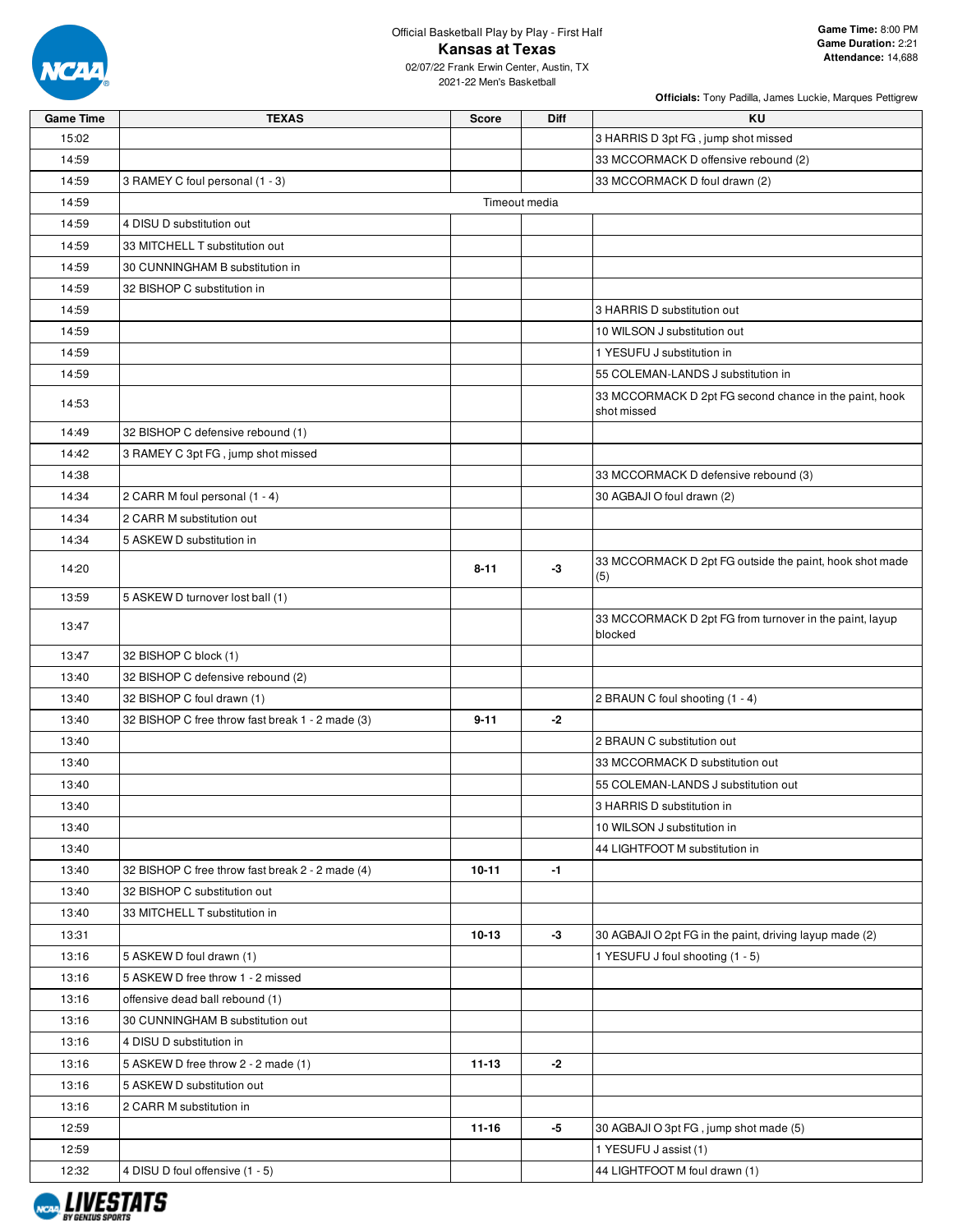

2021-22 Men's Basketball

| <b>Game Time</b> | <b>TEXAS</b>                                                                | Score         | Diff | KU                                                 |
|------------------|-----------------------------------------------------------------------------|---------------|------|----------------------------------------------------|
| 12:32            | 4 DISU D turnover offensive (1)                                             |               |      |                                                    |
| 12:32            | 33 MITCHELL T substitution out                                              |               |      |                                                    |
| 12:32            | 0 ALLEN T substitution in                                                   |               |      |                                                    |
| 12:09            |                                                                             |               |      | 30 AGBAJI O 3pt FG from turnover, jump shot missed |
| 12:05            | 2 CARR M defensive rebound (1)                                              |               |      |                                                    |
| 12:01            | 1 JONES A 3pt FG, jump shot blocked                                         |               |      |                                                    |
| 12:01            |                                                                             |               |      | 3 HARRIS D block (1)                               |
| 11:55            |                                                                             |               |      | 44 LIGHTFOOT M defensive rebound (1)               |
| 11:43            | 4 DISU D foul shooting (2 - 6)                                              |               |      | 10 WILSON J foul drawn (1)                         |
| 11:43            |                                                                             | Timeout media |      |                                                    |
| 11:43            | 4 DISU D substitution out                                                   |               |      |                                                    |
| 11:43            | 33 MITCHELL T substitution in                                               |               |      |                                                    |
| 11:43            |                                                                             |               |      | 30 AGBAJI O substitution out                       |
| 11:43            |                                                                             |               |      | 44 LIGHTFOOT M substitution out                    |
| 11:43            |                                                                             |               |      | 2 BRAUN C substitution in                          |
| 11:43            |                                                                             |               |      | 33 MCCORMACK D substitution in                     |
| 11:43            |                                                                             | $11 - 17$     | -6   |                                                    |
| 11:43            | 33 MITCHELL T substitution out                                              |               |      | 10 WILSON J free throw 1 - 2 made (5)              |
|                  | 32 BISHOP C substitution in                                                 |               |      |                                                    |
| 11:43            |                                                                             |               | $-7$ |                                                    |
| 11:43            |                                                                             | $11 - 18$     |      | 10 WILSON J free throw 2 - 2 made (6)              |
| 11:27            | 1 JONES A 3pt FG, jump shot missed                                          |               |      |                                                    |
| 11:25            | 32 BISHOP C offensive rebound (3)                                           |               |      |                                                    |
| 11:25            | 32 BISHOP C foul drawn (2)                                                  |               |      | 33 MCCORMACK D foul personal (1 - 6)               |
| 11:22            | 2 CARR M 3pt FG second chance, jump shot missed                             |               |      |                                                    |
| 11:19            |                                                                             |               |      | 10 WILSON J defensive rebound (5)                  |
| 10:51            |                                                                             |               |      | 3 HARRIS D 3pt FG, jump shot missed                |
| 10:48            | 1 JONES A defensive rebound (1)                                             |               |      |                                                    |
| 10:43            | 1 JONES A 3pt FG, jump shot missed                                          |               |      |                                                    |
| 10:40            | 32 BISHOP C offensive rebound (4)                                           |               |      |                                                    |
| 10:23            | 1 JONES A 2pt FG second chance in the paint, layup made (2)                 | $13 - 18$     | -5   |                                                    |
| 10:23            | 2 CARR M assist (1)                                                         |               |      |                                                    |
| 10:09            |                                                                             |               |      | 1 YESUFU J 3pt FG, jump shot missed                |
| 10:06            | 0 ALLEN T defensive rebound (1)                                             |               |      |                                                    |
| 10:00            | 0 ALLEN T 2pt FG outside the paint, jump shot made (4)                      | 15-18         | $-3$ |                                                    |
| 09:45            | 1 JONES A steal (1)                                                         |               |      | 1 YESUFU J turnover bad pass (1)                   |
| 09:39            | 1 JONES A 2pt FG fast break from turnover in the paint, dunk,<br>made $(4)$ | 17-18         | $-1$ |                                                    |
| 09:33            | 32 BISHOP C foul drawn (3)                                                  |               |      | 33 MCCORMACK D foul offensive (2 - 7)              |
| 09:33            |                                                                             |               |      | 33 MCCORMACK D turnover offensive (1)              |
| 09:33            | 1 JONES A substitution out                                                  |               |      |                                                    |
| 09:33            | 32 BISHOP C substitution out                                                |               |      |                                                    |
| 09:33            | 13 FEBRES J substitution in                                                 |               |      |                                                    |
| 09:33            | 33 MITCHELL T substitution in                                               |               |      |                                                    |
| 09:33            |                                                                             |               |      | 1 YESUFU J substitution out                        |
| 09:33            |                                                                             |               |      | 33 MCCORMACK D substitution out                    |
| 09:33            |                                                                             |               |      | 30 AGBAJI O substitution in                        |
| 09:33            |                                                                             |               |      | 44 LIGHTFOOT M substitution in                     |
| 09:16            | 3 RAMEY C 2pt FG from turnover in the paint, layup missed                   |               |      |                                                    |
| 09:13            |                                                                             |               |      | 30 AGBAJI O defensive rebound (2)                  |
|                  |                                                                             |               |      |                                                    |

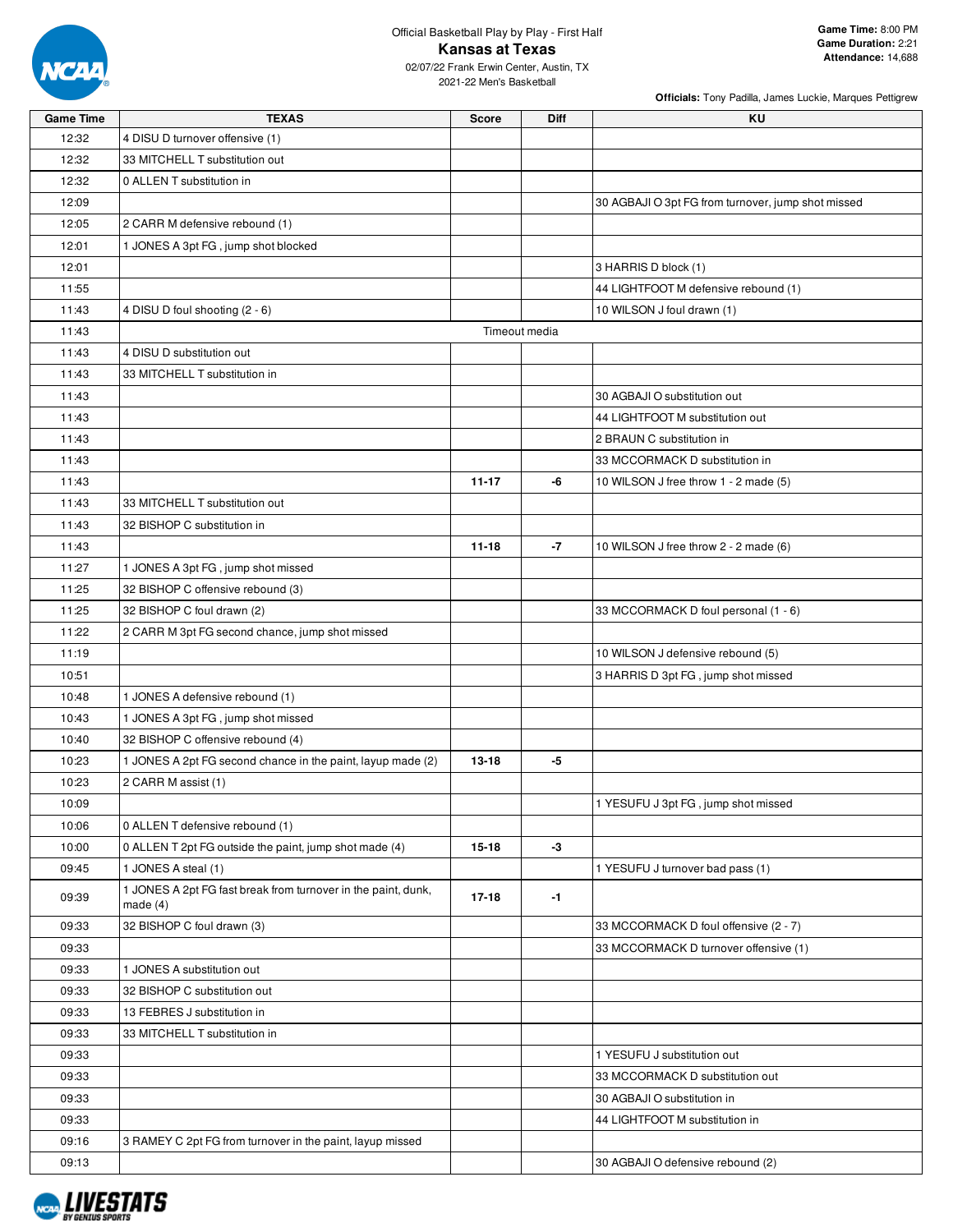

2021-22 Men's Basketball

| <b>Game Time</b> | <b>TEXAS</b>                                                  | <b>Score</b>  | <b>Diff</b>  | KU                                                                   |
|------------------|---------------------------------------------------------------|---------------|--------------|----------------------------------------------------------------------|
| 09:06            |                                                               |               |              | 2 BRAUN C 3pt FG, jump shot missed                                   |
| 09:02            | 0 ALLEN T defensive rebound (2)                               |               |              |                                                                      |
| 08:57            | 0 ALLEN T 2pt FG outside the paint, jump shot made (6)        | 19-18         | $\mathbf{1}$ |                                                                      |
| 08:55            |                                                               |               |              | Timeout 30 Sec                                                       |
| 08:38            | 13 FEBRES J foul shooting (1 - 7)                             |               |              | 44 LIGHTFOOT M foul drawn (2)                                        |
| 08:38            |                                                               |               |              | 44 LIGHTFOOT M free throw 1 - 2 missed                               |
| 08:38            |                                                               |               |              | offensive dead ball rebound (1)                                      |
| 08:38            | 3 RAMEY C substitution out                                    |               |              |                                                                      |
| 08:38            | 5 ASKEW D substitution in                                     |               |              |                                                                      |
| 08:37            |                                                               |               |              | 44 LIGHTFOOT M free throw 2 - 2 missed                               |
| 08:36            | 0 ALLEN T defensive rebound (3)                               |               |              |                                                                      |
| 08:27            | 13 FEBRES J 2pt FG in the paint, driving layup made (2)       | $21 - 18$     | 3            |                                                                      |
| 08:17            |                                                               | $21 - 20$     | 1.           | 30 AGBAJI O 2pt FG in the paint, driving layup made (7)              |
| 07:59            | 33 MITCHELL T foul drawn (1)                                  |               |              | 44 LIGHTFOOT M foul shooting (1 - 8)                                 |
| 07:59            |                                                               | Timeout media |              |                                                                      |
| 07:59            | 5 ASKEW D substitution out                                    |               |              |                                                                      |
| 07:59            | 3 RAMEY C substitution in                                     |               |              |                                                                      |
| 07:59            |                                                               |               |              | 44 LIGHTFOOT M substitution out                                      |
| 07:59            |                                                               |               |              | 24 ADAMS, JR. K substitution in                                      |
| 07:59            | 33 MITCHELL T free throw 1 - 2 made (3)                       | 22-20         | $\mathbf{2}$ |                                                                      |
| 07:59            | 33 MITCHELL T free throw 2 - 2 made (4)                       | 23-20         | 3            |                                                                      |
| 07:52            |                                                               | 23-22         | 1            | 24 ADAMS, JR. K 2pt FG fast break in the paint, layup made (2)       |
| 07:52            |                                                               |               |              | 2 BRAUN C assist (1)                                                 |
| 07:32            | 33 MITCHELL T foul drawn (2)                                  |               |              | 24 ADAMS, JR. K foul shooting (1 - 9)                                |
| 07:32            | 33 MITCHELL T free throw 1 - 2 made (5)                       | 24-22         | $\mathbf{2}$ |                                                                      |
| 07:32            | 2 CARR M substitution out                                     |               |              |                                                                      |
| 07:32            | 5 ASKEW D substitution in                                     |               |              |                                                                      |
| 07:32            | 33 MITCHELL T free throw 2 - 2 made (6)                       | 25-22         | 3            |                                                                      |
| 07:11            |                                                               | 25-24         | 1            | 10 WILSON J 2pt FG outside the paint, floating jump shot made<br>(8) |
| 06:54            | 33 MITCHELL T 2pt FG in the paint, hook shot made (8)         | $27 - 24$     | 3            |                                                                      |
| 06:39            |                                                               |               |              | 3 HARRIS D 2pt FG in the paint, floating jump shot missed            |
| 06:35            | 5 ASKEW D defensive rebound (1)                               |               |              |                                                                      |
| 06:25            | 33 MITCHELL T foul drawn (3)                                  |               |              | 10 WILSON J foul personal (2 - 10)                                   |
| 06:25            | 13 FEBRES J substitution out                                  |               |              |                                                                      |
| 06:25            | 1 JONES A substitution in                                     |               |              |                                                                      |
| 06:25            |                                                               |               |              | 10 WILSON J substitution out                                         |
| 06:25            |                                                               |               |              | 55 COLEMAN-LANDS J substitution in                                   |
| 06:25            | 33 MITCHELL T free throw 1 - 2 made (9)                       | 28-24         | 4            |                                                                      |
| 06:25            | 33 MITCHELL T free throw 2 - 2 made (10)                      | 29-24         | 5            |                                                                      |
| 06:07            |                                                               |               |              | 55 COLEMAN-LANDS J turnover lost ball (1)                            |
| 06:07            |                                                               |               |              | 24 ADAMS, JR. K substitution out                                     |
| 06:07            |                                                               |               |              | 55 COLEMAN-LANDS J substitution out                                  |
| 06:07            |                                                               |               |              | 1 YESUFU J substitution in                                           |
| 06:07            |                                                               |               |              | 44 LIGHTFOOT M substitution in                                       |
| 05:46            | 33 MITCHELL T 2pt FG from turnover in the paint, layup missed |               |              |                                                                      |
| 05:46            | 33 MITCHELL T offensive rebound (1)                           |               |              |                                                                      |
| 05:46            | 33 MITCHELL T foul drawn (4)                                  |               |              | 44 LIGHTFOOT M foul shooting (2 - 11)                                |
| 05:46            | 33 MITCHELL T free throw 1 - 2 made (11)                      | 30-24         | 6            |                                                                      |

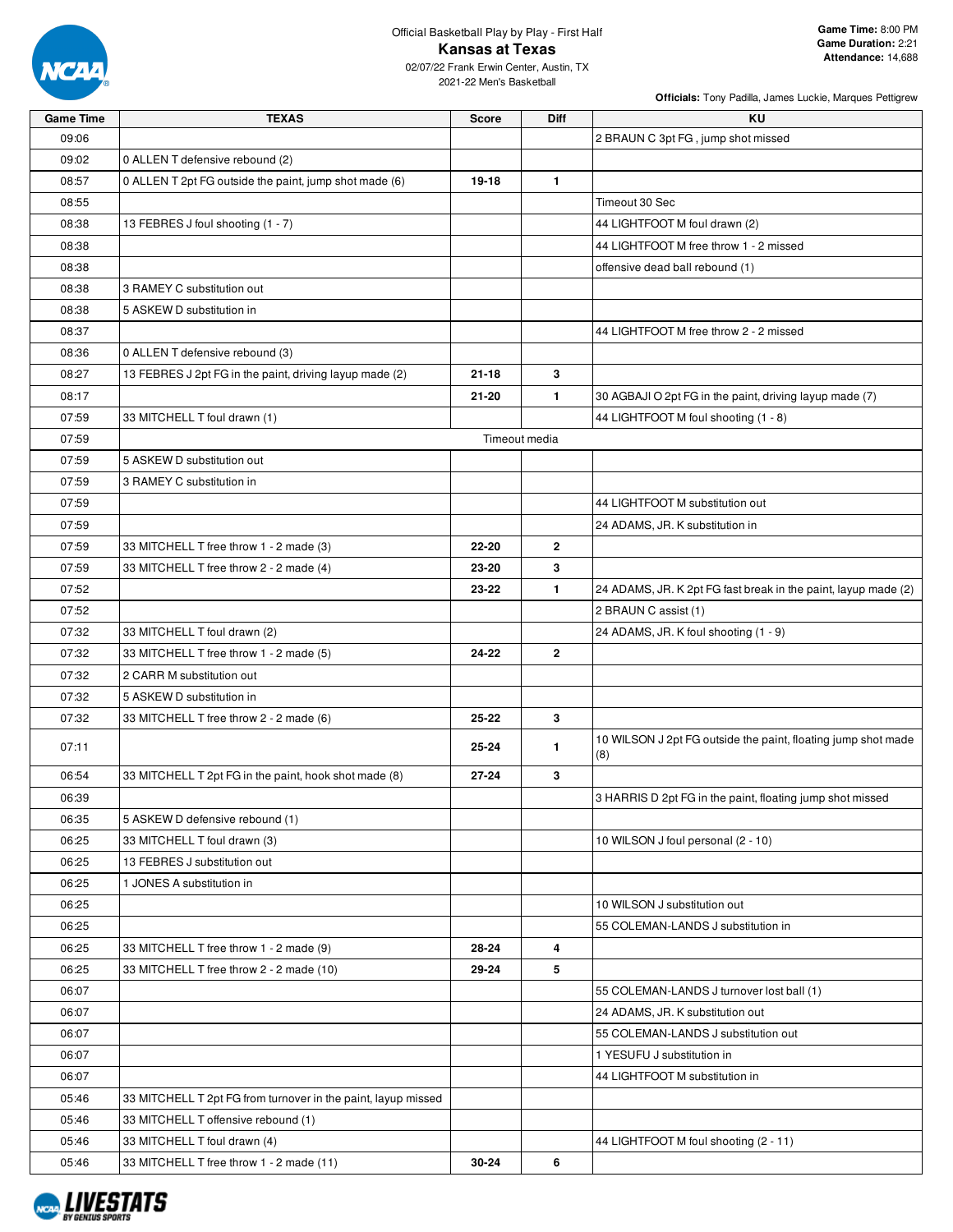

| <b>Game Time</b> | <b>TEXAS</b>                                                         | <b>Score</b> | Diff           | KU                                                           |
|------------------|----------------------------------------------------------------------|--------------|----------------|--------------------------------------------------------------|
| 05:46            | 33 MITCHELL T free throw 2 - 2 made (12)                             | $31 - 24$    | $\overline{7}$ |                                                              |
| 05:34            | 0 ALLEN T foul personal (2 - 8)                                      |              |                | 2 BRAUN C foul drawn (1)                                     |
| 05:34            | 0 ALLEN T substitution out                                           |              |                |                                                              |
| 05:34            | 32 BISHOP C substitution in                                          |              |                |                                                              |
| 05:34            |                                                                      |              |                | 44 LIGHTFOOT M substitution out                              |
| 05:34            |                                                                      |              |                | 33 MCCORMACK D substitution in                               |
| 05:34            |                                                                      | $31 - 25$    | 6              | 2 BRAUN C 1&1 free throw 1 made (3)                          |
| 05:34            | 5 ASKEW D substitution out                                           |              |                |                                                              |
| 05:34            | 2 CARR M substitution in                                             |              |                |                                                              |
| 05:34            |                                                                      | $31 - 26$    | 5              | 2 BRAUN C 1&1 free throw 2 made (4)                          |
| 05:11            | 32 BISHOP C 2pt FG outside the paint, hook shot missed               |              |                |                                                              |
| 05:08            |                                                                      |              |                | 33 MCCORMACK D defensive rebound (4)                         |
|                  |                                                                      |              |                |                                                              |
| 05:06            | 33 MITCHELL T substitution out                                       |              |                |                                                              |
| 05:06            | 13 FEBRES J substitution in                                          |              |                |                                                              |
| 04:53            | 32 BISHOP C foul drawn (4)                                           |              |                | 2 BRAUN C foul offensive (2 - 12)                            |
| 04:53            |                                                                      |              |                | 2 BRAUN C turnover offensive (1)                             |
| 04:22            | 2 CARR M 2pt FG from turnover outside the paint, jump shot<br>missed |              |                |                                                              |
| 04:20            |                                                                      |              |                | 30 AGBAJI O defensive rebound (3)                            |
| 04:09            | 1 JONES A foul shooting (2 - 9)                                      |              |                | 33 MCCORMACK D foul drawn (3)                                |
| 04:09            |                                                                      |              |                | 33 MCCORMACK D free throw 1 - 2 missed                       |
| 04:09            |                                                                      |              |                | offensive dead ball rebound (2)                              |
| 04:09            | 32 BISHOP C substitution out                                         |              |                |                                                              |
| 04:09            | 33 MITCHELL T substitution in                                        |              |                |                                                              |
| 04:09            |                                                                      | $31 - 27$    | $\overline{4}$ | 33 MCCORMACK D free throw 2 - 2 made (6)                     |
| 03:58            | 2 CARR M 2pt FG in the paint, driving layup missed                   |              |                |                                                              |
| 03:55            |                                                                      |              |                | 33 MCCORMACK D defensive rebound (5)                         |
|                  |                                                                      |              |                | 1 YESUFU J 2pt FG outside the paint, floating jump shot made |
| 03:35            |                                                                      | $31 - 29$    | $\overline{2}$ | (2)                                                          |
| 03:35            | 13 FEBRES J foul shooting (2 - 10)                                   |              |                | 1 YESUFU J foul drawn (1)                                    |
| 03:35            |                                                                      |              | Timeout media  |                                                              |
| 03:35            | 13 FEBRES J substitution out                                         |              |                |                                                              |
| 03:35            | 32 BISHOP C substitution in                                          |              |                |                                                              |
| 03:35            |                                                                      |              |                | 2 BRAUN C substitution out                                   |
| 03:35            |                                                                      |              |                | 33 MCCORMACK D substitution out                              |
| 03:35            |                                                                      |              |                | 10 WILSON J substitution in                                  |
| 03:35            |                                                                      |              |                | 24 ADAMS, JR. K substitution in                              |
| 03:35            |                                                                      | $31 - 30$    | $\mathbf{1}$   | 1 YESUFU J free throw 1 - 1 made (3)                         |
| 03:05            | 2 CARR M 3pt FG, jump shot missed                                    |              |                |                                                              |
| 03:04            | offensive dead ball rebound (2)                                      |              |                |                                                              |
| 03:04            | turnover shot clock (3)                                              |              |                |                                                              |
| 03:04            | 32 BISHOP C substitution out                                         |              |                |                                                              |
| 03:04            | 13 FEBRES J substitution in                                          |              |                |                                                              |
| 02:49            |                                                                      |              |                | 30 AGBAJI O turnover travel (2)                              |
| 02:25            | 1 JONES A foul drawn (1)                                             |              |                | 1 YESUFU J foul shooting (2 - 13)                            |
| 02:25            | 1 JONES A free throw 1 - 2 made (5)                                  | 32-30        | $\overline{2}$ |                                                              |
| 02:25            |                                                                      |              |                | 1 YESUFU J substitution out                                  |
| 02:25            |                                                                      |              |                | 55 COLEMAN-LANDS J substitution in                           |
| 02:25            | 1 JONES A free throw 2 - 2 made (6)                                  | 33-30        | $\mathbf{3}$   |                                                              |
| 02:06            | 1 JONES A steal (2)                                                  |              |                | 3 HARRIS D turnover lost ball (1)                            |
|                  |                                                                      |              |                |                                                              |

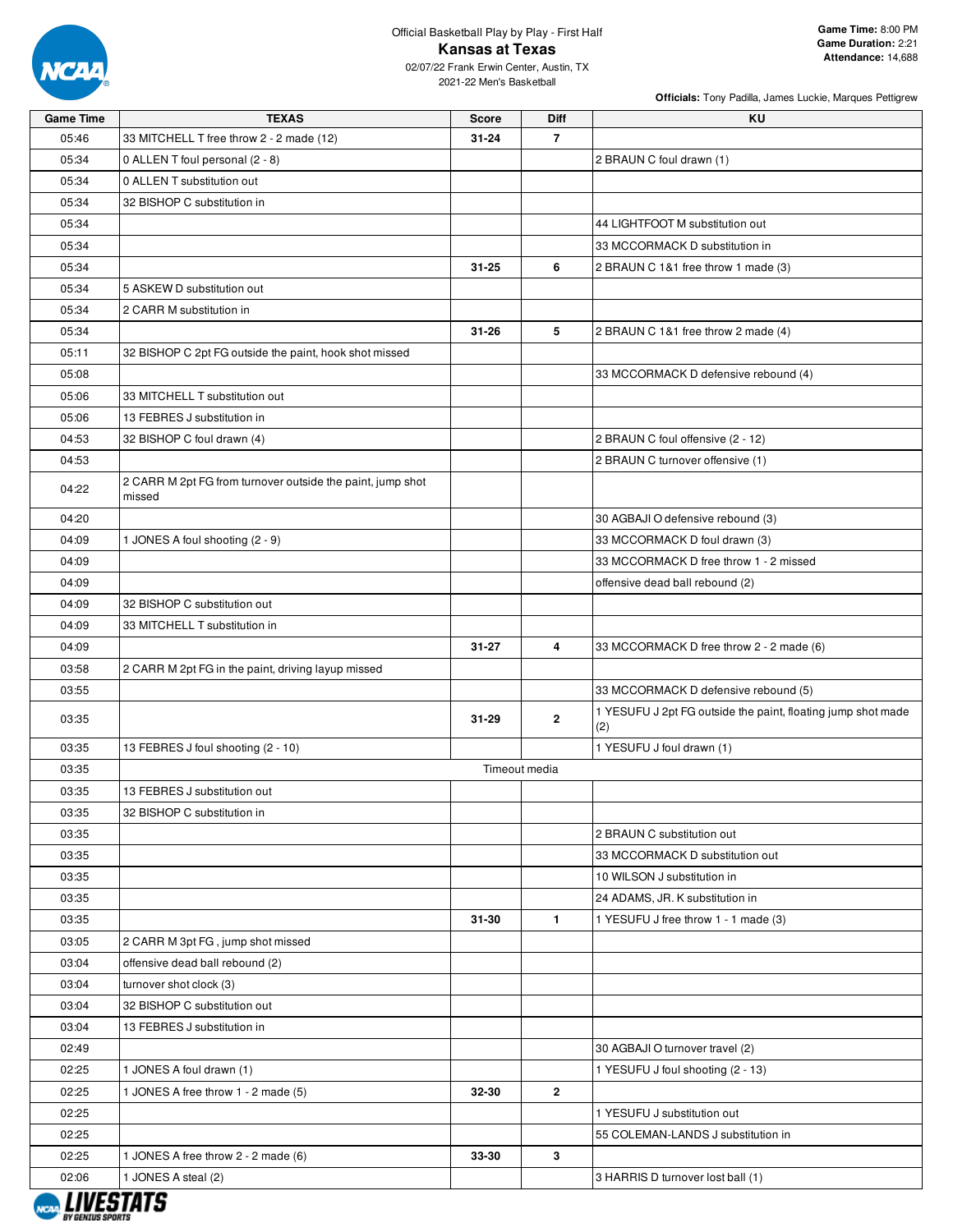

2021-22 Men's Basketball

| <b>Officials:</b> Tony Padilla, James Luckie, Marques Pettigrew |  |  |  |
|-----------------------------------------------------------------|--|--|--|
|                                                                 |  |  |  |

| <b>Game Time</b> | <b>TEXAS</b>                                                                   | <b>Score</b>          | Diff         | <b>KU</b>                                            |
|------------------|--------------------------------------------------------------------------------|-----------------------|--------------|------------------------------------------------------|
| 02:00            | 1 JONES A 2pt FG from turnover in the paint, driving layup<br>made(8)          | 35-30                 | 5            |                                                      |
| 01:59            |                                                                                |                       |              | Timeout 30 Sec                                       |
| 01:59            | 33 MITCHELL T substitution out                                                 |                       |              |                                                      |
| 01:59            | 32 BISHOP C substitution in                                                    |                       |              |                                                      |
| 01:59            |                                                                                |                       |              | 24 ADAMS, JR. K substitution out                     |
| 01:59            |                                                                                |                       |              | 55 COLEMAN-LANDS J substitution out                  |
| 01:59            |                                                                                |                       |              | 2 BRAUN C substitution in                            |
| 01:59            |                                                                                |                       |              | 33 MCCORMACK D substitution in                       |
| 01:34            |                                                                                | 35-33                 | $\mathbf{2}$ | 3 HARRIS D 3pt FG, jump shot made (3)                |
| 01:34            |                                                                                |                       |              | 10 WILSON J assist (1)                               |
| 01:10            | 3 RAMEY C 2pt FG outside the paint, jump shot missed                           |                       |              |                                                      |
| 01:07            |                                                                                |                       |              | 3 HARRIS D defensive rebound (1)                     |
| 00:59            |                                                                                |                       |              | 2 BRAUN C 2pt FG outside the paint, jump shot missed |
| 00:57            |                                                                                |                       |              | offensive rebound (16)                               |
| 00:57            | 1 JONES A substitution out                                                     |                       |              |                                                      |
| 00:57            | 32 BISHOP C substitution out                                                   |                       |              |                                                      |
| 00:57            | 4 DISU D substitution in                                                       |                       |              |                                                      |
| 00:57            | 5 ASKEW D substitution in                                                      |                       |              |                                                      |
| 00:57            | 13 FEBRES J foul personal (3 - 11)                                             |                       |              | 10 WILSON J foul drawn (2)                           |
| 00:57            |                                                                                | 35-34                 | $\mathbf{1}$ | 10 WILSON J free throw 1 - 2 made (9)                |
| 00:57            | 13 FEBRES J substitution out                                                   |                       |              |                                                      |
| 00:57            | 30 CUNNINGHAM B substitution in                                                |                       |              |                                                      |
| 00:57            |                                                                                |                       |              | 33 MCCORMACK D substitution out                      |
| 00:57            |                                                                                |                       |              | 24 ADAMS, JR. K substitution in                      |
| 00:57            | 4 DISU D substitution out                                                      |                       |              |                                                      |
| 00:57            | 33 MITCHELL T substitution in                                                  |                       |              |                                                      |
| 00:57            |                                                                                |                       |              | 2 BRAUN C substitution out                           |
| 00:57            |                                                                                |                       |              | 55 COLEMAN-LANDS J substitution in                   |
| 00:57            |                                                                                | 35-35                 | 0            | 10 WILSON J free throw 2 - 2 made (10)               |
| 00:47            | 33 MITCHELL T 3pt FG, jump shot missed                                         |                       |              |                                                      |
| 00:43            |                                                                                |                       |              | 10 WILSON J defensive rebound (6)                    |
| 00:38            |                                                                                |                       |              | 10 WILSON J turnover bad pass (2)                    |
| 00:38            | 5 ASKEW D substitution out                                                     |                       |              |                                                      |
| 00:38            | 1 JONES A substitution in                                                      |                       |              |                                                      |
| 00:38            | Timeout 30 Sec                                                                 |                       |              |                                                      |
| 00:38            |                                                                                |                       |              | 10 WILSON J substitution out                         |
| 00:38            |                                                                                |                       |              | 0 PETTIFORD B substitution in                        |
| 00:19            | 1 JONES A 2pt FG from turnover in the paint, floating jump shot<br>made $(10)$ | 37-35                 | $\mathbf{2}$ |                                                      |
| 00:05            | 30 CUNNINGHAM B steal (1)                                                      |                       |              | 0 PETTIFORD B turnover lost ball (1)                 |
| 00:00            | 2 CARR M 3pt FG fast break from turnover, jump shot made (5)                   | 40-35                 | 5            |                                                      |
|                  |                                                                                | <b>END OF PERIOD</b>  |              |                                                      |
|                  |                                                                                | <b>TEXAS 40-35 KU</b> |              |                                                      |
|                  |                                                                                |                       |              |                                                      |

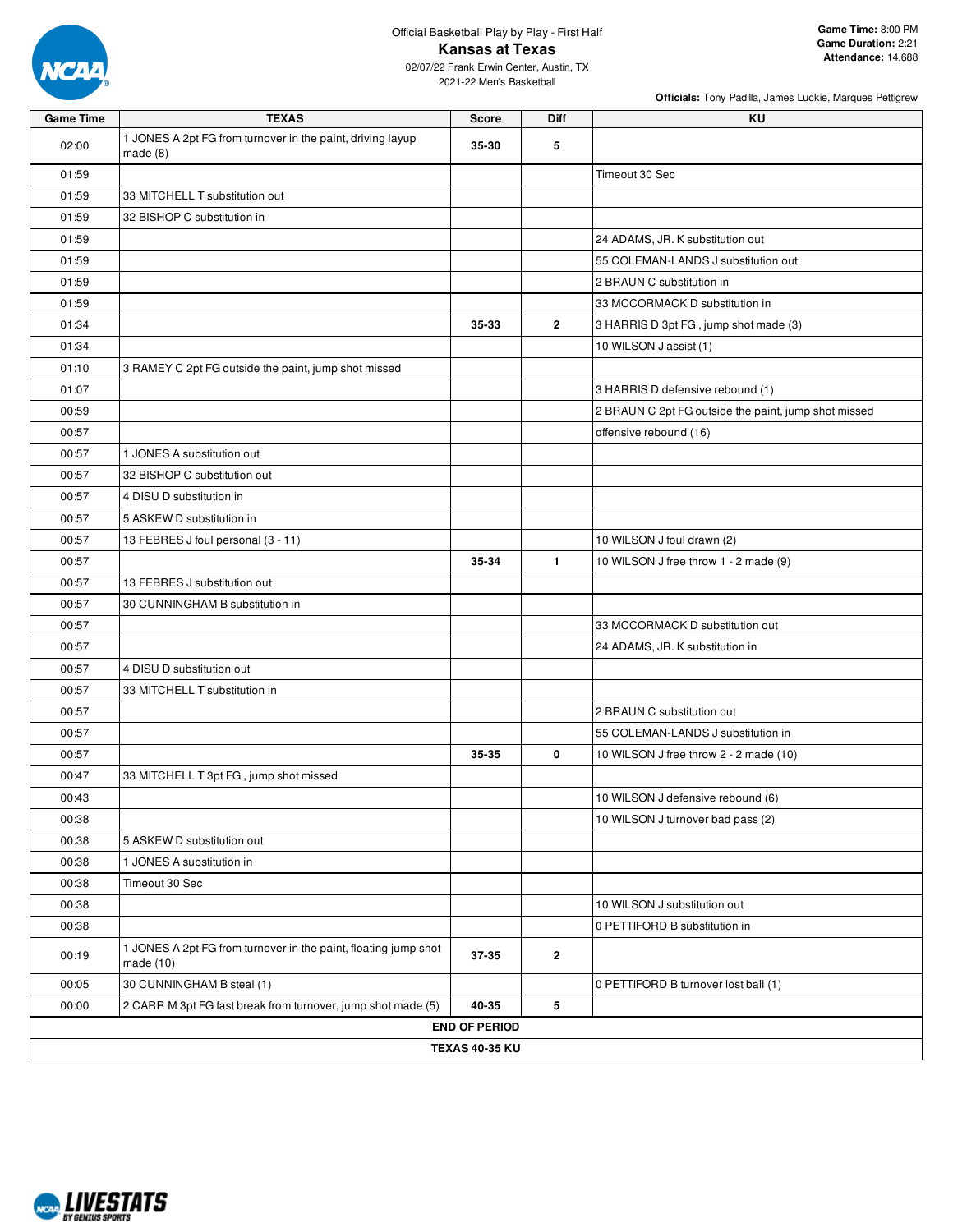

#### Official Basketball Box Score - First Half **Kansas at Texas** 02/07/22 Frank Erwin Center, Austin, TX 2021-22 Men's Basketball

**Officials:** Tony Padilla, James Luckie, Marques Pettigrew

|               |                        |   |       | FG        | 3P      | FΤ       |          |                | <b>Rebounds</b> |           | <b>Fouls</b> | <b>TP</b> | <b>AS</b> | <b>TO</b> | <b>ST</b> | <b>Blocks</b> |              | $+/-$ |
|---------------|------------------------|---|-------|-----------|---------|----------|----------|----------------|-----------------|-----------|--------------|-----------|-----------|-----------|-----------|---------------|--------------|-------|
|               | NO. Name               |   | Min   | M-A       | M-A     | M-A      | OR.      | <b>DR</b>      | <b>TOT</b>      | <b>PF</b> | <b>FD</b>    |           |           |           |           | <b>BS</b>     | <b>BA</b>    |       |
| 10            | Jalen Wilson           | F | 15:12 | 3-4       | $0-0$   | $4 - 4$  |          | 5              | 6               | 2         | 2            | 10        |           | 2         | $\Omega$  |               | 0            | $-2$  |
| 33            | David McCormack        | F | 11:31 | $2 - 4$   | $0 - 0$ | $2 - 3$  |          | $\overline{4}$ | 5               | 2         | 3            | 6         | 0         |           | 0         | 0             |              |       |
| 2             | Christian Braun        | G | 15:30 | 1-3       | $0 - 1$ | $2 - 2$  | 0        | 0              | 0               | 2         |              | 4         |           |           |           |               | 0            |       |
| 3             | Dajuan Harris          | G | 18:41 | $1 - 4$   | $1-3$   | $0 - 0$  | $\Omega$ |                | 1               |           | 0            | 3         | 2         |           | 0         |               | $\mathbf 0$  | -6    |
| 30            | Ochai Agbaji           | G | 17:50 | 3-5       | $1 - 2$ | $0 - 0$  | $\Omega$ | 3              | 3               |           | 2            |           | 0         | 2         | $\Omega$  |               | 0            |       |
|               | Joseph Yesufu          |   | 09:08 | $1-2$     | $0 - 1$ | 1-1      | $\Omega$ | 0              | $\mathbf 0$     | 2         |              | 3         |           |           | 0         | 0             | $\mathbf 0$  |       |
| 55            | Jalen Coleman-Lands    |   | 03:00 | $0-0$     | $0-0$   | $0 - 0$  | $\Omega$ | $\Omega$       | 0               | 0         | $\Omega$     | $\Omega$  | 0         |           | $\Omega$  |               | 0            | -8    |
| 44            | <b>Mitch Lightfoot</b> |   | 04:04 | 0-0       | $0-0$   | $0 - 2$  | $\Omega$ |                | 1               | 2         | 2            | 0         | $\Omega$  | 0         | $\Omega$  | $\Omega$      | $\mathbf{0}$ |       |
| 24            | KJ Adams, Jr.          |   | 04:25 | 1-1       | $0-0$   | $0-0$    | 0        | 0              | 0               |           | 0            | 2         | 0         |           | $\Omega$  | $\Omega$      | 0            | -11   |
| 0             | <b>Bobby Pettiford</b> |   | 00:39 | 0-0       | $0-0$   | $0 - 0$  | $\Omega$ | 0              | 0               | 0         | 0            | $\Omega$  | 0         |           | 0         | $\Omega$      | $\mathbf 0$  | -5    |
| Team          |                        |   |       |           |         |          |          | 0              | 1               |           |              | $\Omega$  |           | 0         |           |               |              |       |
| <b>Totals</b> |                        |   |       | 12-23 2-7 |         | $9 - 12$ | 3        | 14             | 17              | 13        | 11           | 35        | 5         | 10        | $\Omega$  |               |              | $-5$  |
|               | $\cdots$<br>-<br>-     |   |       |           |         |          |          |                |                 |           |              |           |           |           |           |               |              |       |

|     | <b>Shooting By Period</b> |          |       |  |  |  |  |  |
|-----|---------------------------|----------|-------|--|--|--|--|--|
| 1st | FG%                       | 12-23    | 52.2% |  |  |  |  |  |
|     | 3PT%                      | $2 - 7$  | 28.6% |  |  |  |  |  |
|     | FT%                       | $9 - 12$ | 75%   |  |  |  |  |  |
|     | <b>GM FG%</b>             | 12-23    | 52.2% |  |  |  |  |  |
|     | 3PT%                      | $2 - 7$  | 28.6% |  |  |  |  |  |
|     | FT%                       | $9 - 12$ | 75.0% |  |  |  |  |  |

Dead Ball Rebounds: 2, 0

| <br>× |  |  |
|-------|--|--|
|       |  |  |
|       |  |  |

**Technical Fouls:**:NONE

|               |                              |       | FG        | 3P       | FT        |           |                | <b>Rebounds</b> |                | <b>Fouls</b>   | <b>TP</b> |          | $AS$ TO ST |   |             | <b>Blocks</b> | $+/-$ |
|---------------|------------------------------|-------|-----------|----------|-----------|-----------|----------------|-----------------|----------------|----------------|-----------|----------|------------|---|-------------|---------------|-------|
|               | NO. Name                     | Min   | M-A       | M-A      | M-A       | <b>OR</b> |                | DR TOT          | PF             | FD.            |           |          |            |   | <b>BS</b>   | <b>BA</b>     |       |
| 0             | F<br><b>Timmy Allen</b>      | 10:06 | $3-3$     | $0 - 0$  | $0 - 1$   | 0         | 3              | 3               | 2              |                | 6         |          | 0          | 0 | 0           | 0             | 14    |
| 30            | <b>Brock Cunningham</b><br>F | 04:57 | $0 - 0$   | $0 - 0$  | $0 - 0$   | $\Omega$  | $\Omega$       | $\Omega$        | $\mathbf 0$    | $\Omega$       | 0         | 0        | 0          |   | 0           | $\Omega$      | 2     |
| 32            | Christian Bishop<br>F        | 09:21 | 1-3       | $0 - 1$  | $2 - 2$   | 2         | $\overline{c}$ | 4               | 0              | 4              |           | 0        | 0          | 0 |             | 0             |       |
| 2             | <b>Marcus Carr</b><br>G      | 16:44 | $2 - 6$   | $1-3$    | $0 - 0$   | $\Omega$  | 1              |                 |                | $\mathbf 0$    | 5         |          |            | 0 | $\mathbf 0$ | $\mathbf 0$   | 2     |
| 3             | Courtney Ramey<br>G          | 19:21 | $0 - 3$   | $0 - 1$  | $0 - 0$   | $\Omega$  | $\Omega$       | 0               |                | $\overline{c}$ |           | 0        |            |   | 0           | 0             | 5     |
| 33            | <b>Tre Mitchell</b>          | 11:26 | $2 - 6$   | $0 - 3$  | $8 - 8$   |           | $\Omega$       |                 | $\Omega$       | $\overline{4}$ | 12        | $\Omega$ |            | 0 | 0           | $\Omega$      | 4     |
| 4             | Dylan Disu                   | 03:40 | $0 - 1$   | $0 - 0$  | $0 - 0$   | $\Omega$  |                |                 | $\overline{2}$ | $\mathbf 0$    |           |          |            | 0 | 0           | $\mathbf 0$   | -6    |
|               | Andrew Jones                 | 13:25 | $4 - 7$   | $0 - 3$  | $2 - 2$   | $\Omega$  |                |                 | 2              |                | 10        | $\Omega$ | $\Omega$   | 2 | $\mathbf 0$ |               |       |
| 5             | Devin Askew                  | 04:14 | $0 - 0$   | $0 - 0$  | 1-2       | $\Omega$  |                |                 | 0              |                |           | U        |            | 0 | 0           | 0             |       |
| 13            | Jase Febres                  | 06:46 | $1 - 1$   | $0 - 0$  | $0 - 0$   | $\Omega$  | $\Omega$       | $\Omega$        | 3              | $\Omega$       | 2         | $\Omega$ |            | 0 | 0           | $\Omega$      |       |
| Team          |                              |       |           |          |           | 0         | $\Omega$       | 0               |                |                | 0         |          |            |   |             |               |       |
| <b>Totals</b> |                              |       | $13 - 30$ | $1 - 11$ | $13 - 15$ | 3         | 9              | 12              | 11             | 13             | 40        | 2        | 3          | 4 |             |               | 5     |

|     | <b>Shooting By Period</b> |           |       |  |  |  |  |  |
|-----|---------------------------|-----------|-------|--|--|--|--|--|
| 1st | FG%                       | 13-30     | 43.3% |  |  |  |  |  |
|     | 3PT%                      | $1 - 11$  | 9.1%  |  |  |  |  |  |
|     | FT%                       | $13 - 15$ | 86.7% |  |  |  |  |  |
|     | GM FG%                    | 13-30     | 43.3% |  |  |  |  |  |
|     | 3PT%                      | $1 - 11$  | 9.1%  |  |  |  |  |  |
|     | FT%                       | $13 - 15$ | 86.7% |  |  |  |  |  |

Dead Ball Rebounds: 2, 0

|                         | <b>KU</b>                   | <b>TEXAS</b>                       |  |  |  |  |
|-------------------------|-----------------------------|------------------------------------|--|--|--|--|
| <b>Biggest lead</b>     | $7(1st11:43)$ 7 $(1st5:46)$ |                                    |  |  |  |  |
| <b>Best Scoring Run</b> |                             | $6(1^{st}3:35)$ 10( $1^{st}8:27$ ) |  |  |  |  |
| <b>Lead Changes</b>     |                             |                                    |  |  |  |  |
| <b>Times Tied</b>       |                             |                                    |  |  |  |  |
| Time with Lead          | 07:49                       | 09:43                              |  |  |  |  |

| <b>Points from</b>   | KU | <b>TEXAS</b> |
|----------------------|----|--------------|
| <b>Turnovers</b>     |    | 17           |
| Paint                | 14 | 18           |
| <b>Second Chance</b> |    |              |
| <b>Fast Breaks</b>   |    |              |
| <b>Bench</b>         | 5  | 25           |
|                      |    |              |

**Technical Fouls:**:NONE

| <b>Period by Period Scoring</b> |    |                 |            |  |  |  |  |  |
|---------------------------------|----|-----------------|------------|--|--|--|--|--|
|                                 |    | 1st $ $ 2nd $ $ | <b>TOT</b> |  |  |  |  |  |
| κu                              | 35 | 41              | 76         |  |  |  |  |  |
| <b>TEXAS</b>                    | 40 | 39              | 79         |  |  |  |  |  |

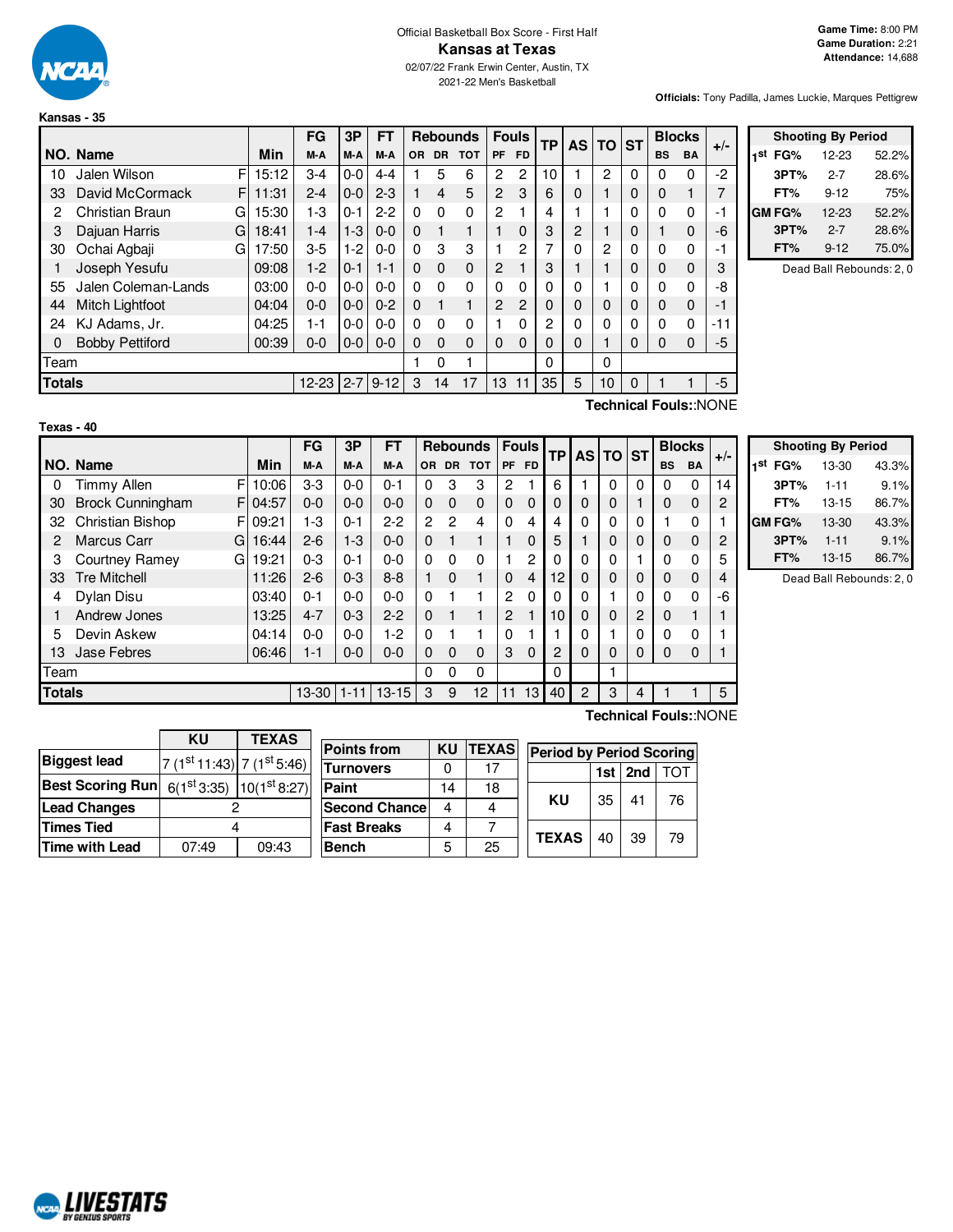

2021-22 Men's Basketball

**Officials:** Tony Padilla, James Luckie, Marques Pettigrew

## **Period 2**

| <b>Quarter Starters:</b> |                                                                     |              |              |                                                                      |
|--------------------------|---------------------------------------------------------------------|--------------|--------------|----------------------------------------------------------------------|
| <b>TEXAS</b>             | 0 Allen T<br>2 Carr M                                               | 3 Ramey C    |              | 30 Cunningham B<br>32 Bishop C                                       |
| ΚU                       | 2 Braun C<br>3 Harris D                                             | 10 Wilson J  | 30 Agbaji O  | 33 McCormack D                                                       |
| <b>Game Time</b>         | <b>TEXAS</b>                                                        | <b>Score</b> | <b>Diff</b>  | ΚU                                                                   |
| 20:00                    | 1 JONES A substitution out                                          |              |              |                                                                      |
| 20:00                    | 33 MITCHELL T substitution out                                      |              |              |                                                                      |
| 20:00                    | 0 ALLEN T substitution in                                           |              |              |                                                                      |
| 20:00                    | 32 BISHOP C substitution in                                         |              |              |                                                                      |
| 20:00                    |                                                                     |              |              | 0 PETTIFORD B substitution out                                       |
| 20:00                    |                                                                     |              |              | 24 ADAMS, JR. K substitution out                                     |
| 20:00                    |                                                                     |              |              | 55 COLEMAN-LANDS J substitution out                                  |
| 20:00                    |                                                                     |              |              | 2 BRAUN C substitution in                                            |
| 20:00                    |                                                                     |              |              | 10 WILSON J substitution in                                          |
| 20:00                    |                                                                     |              |              | 33 MCCORMACK D substitution in                                       |
| 19:46                    |                                                                     | 40-37        | 3            | 2 BRAUN C 2pt FG outside the paint, jump shot made (6)               |
| 19:20                    | 0 ALLEN T 2pt FG outside the paint, jump shot made (8)              | 42-37        | 5            |                                                                      |
| 19:02                    | 30 CUNNINGHAM B foul shooting (1 - 1)                               |              |              | 33 MCCORMACK D foul drawn (4)                                        |
| 19:02                    |                                                                     | 42-38        | 4            | 33 MCCORMACK D free throw 1 - 2 made (7)                             |
| 19:02                    |                                                                     | 42-39        | 3            | 33 MCCORMACK D free throw 2 - 2 made (8)                             |
| 18:33                    | 30 CUNNINGHAM B foul offensive (2 - 2)                              |              |              | 10 WILSON J foul drawn (3)                                           |
| 18:33                    | 30 CUNNINGHAM B turnover offensive (1)                              |              |              |                                                                      |
| 18:33                    | 30 CUNNINGHAM B substitution out                                    |              |              |                                                                      |
| 18:33                    | 33 MITCHELL T substitution in                                       |              |              |                                                                      |
| 18:03                    |                                                                     | 42-41        | 1            | 33 MCCORMACK D 2pt FG from turnover in the paint, layup<br>made (10) |
| 17:39                    | 0 ALLEN T 2pt FG outside the paint, jump shot missed                |              |              |                                                                      |
| 17:36                    | 32 BISHOP C offensive rebound (5)                                   |              |              |                                                                      |
| 17:27                    | 2 CARR M 3pt FG second chance, jump shot missed                     |              |              |                                                                      |
| 17:26                    | 32 BISHOP C offensive rebound (6)                                   |              |              |                                                                      |
| 17:26                    | 32 BISHOP C foul drawn (5)                                          |              |              | 30 AGBAJI O foul personal (2 - 1)                                    |
| 17:18                    | 33 MITCHELL T 2pt FG second chance in the paint, layup made<br>(14) | 44-41        | 3            |                                                                      |
| 16:57                    |                                                                     | 44-44        | 0            | 3 HARRIS D 3pt FG, jump shot made (6)                                |
| 16:57                    |                                                                     |              |              | 10 WILSON J assist (2)                                               |
| 16:44                    | 33 MITCHELL T 3pt FG, jump shot missed                              |              |              |                                                                      |
| 16:40                    | 32 BISHOP C offensive rebound (7)                                   |              |              |                                                                      |
| 16:35                    | 0 ALLEN T 2pt FG second chance in the paint, jump shot<br>missed    |              |              |                                                                      |
| 16:29                    | 32 BISHOP C offensive rebound (8)                                   |              |              |                                                                      |
| 16:25                    | 2 CARR M 3pt FG second chance, jump shot made (8)                   | 47-44        | 3            |                                                                      |
| 16:25                    | 32 BISHOP C assist (1)                                              |              |              |                                                                      |
| 16:22                    |                                                                     |              |              | 2 BRAUN C turnover lost ball (2)                                     |
| 16:05                    | 3 RAMEY C 3pt FG from turnover, jump shot missed                    |              |              |                                                                      |
| 16:01                    |                                                                     |              |              | 3 HARRIS D defensive rebound (2)                                     |
| 15:57                    |                                                                     | 47-46        | $\mathbf{1}$ | 2 BRAUN C 2pt FG fast break in the paint, driving layup made<br>(8)  |
| 15:37                    | 0 ALLEN T 2pt FG outside the paint, jump shot made (10)             | 49-46        | 3            |                                                                      |
| 15:37                    | 33 MITCHELL T assist (1)                                            |              |              |                                                                      |

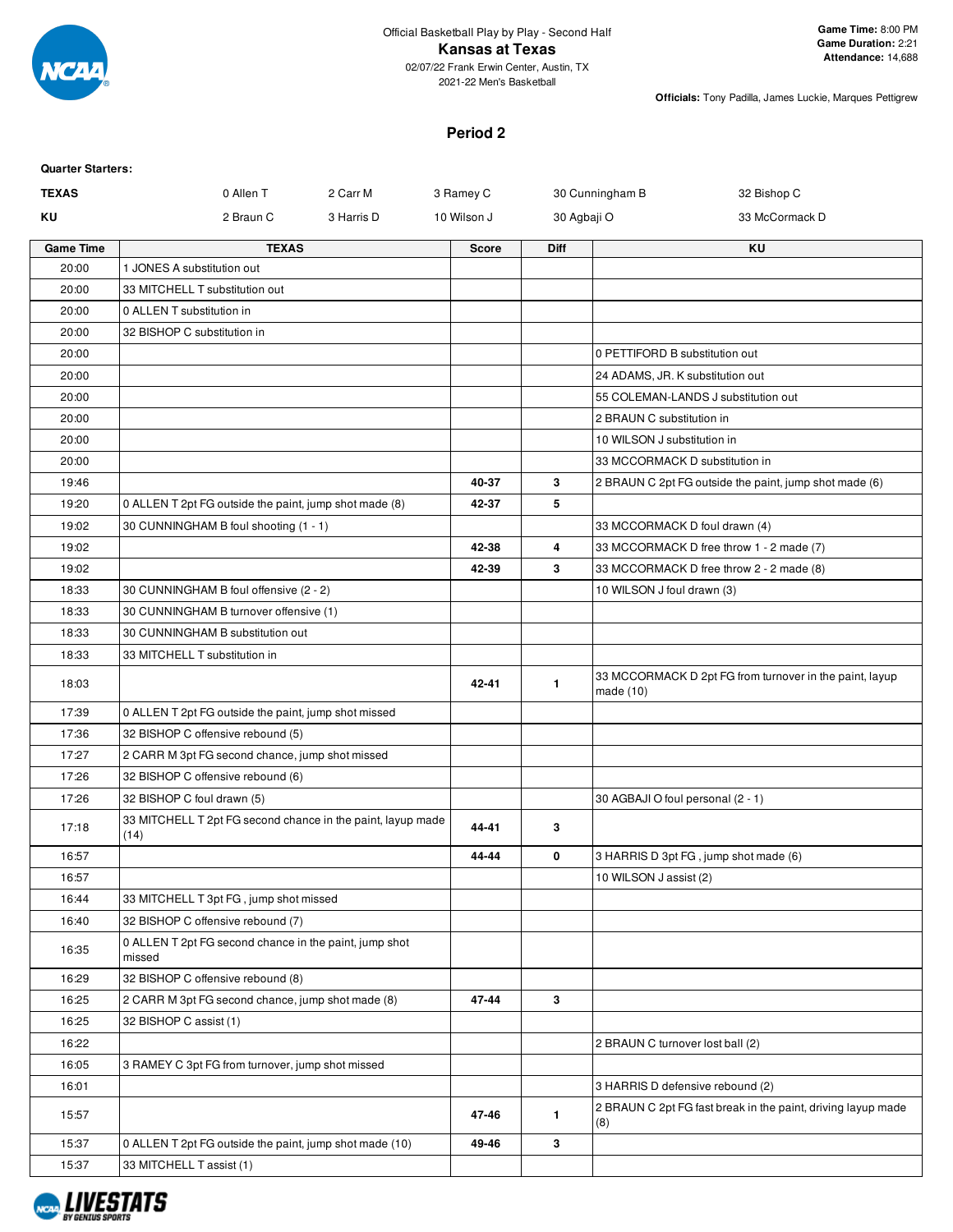

2021-22 Men's Basketball

| <b>Game Time</b> | <b>TEXAS</b>                                                              | <b>Score</b> | Diff         | KU                                                                |
|------------------|---------------------------------------------------------------------------|--------------|--------------|-------------------------------------------------------------------|
| 15:37            | 0 ALLEN T foul drawn (2)                                                  |              |              | 2 BRAUN C foul shooting (3 - 2)                                   |
| 15:37            | 0 ALLEN T free throw 1 - 1 made (11)                                      | 50-46        | 4            |                                                                   |
| 15:21            |                                                                           | 50-48        | 2            | 10 WILSON J 2pt FG in the paint, driving layup made (12)          |
| 15:03            | 32 BISHOP C foul drawn (6)                                                |              |              | 10 WILSON J foul shooting (3 - 3)                                 |
| 15:03            | 32 BISHOP C free throw 1 - 2 made (5)                                     | 51-48        | 3            |                                                                   |
| 15:03            | 32 BISHOP C free throw 2 - 2 made (6)                                     | 52-48        | 4            |                                                                   |
| 14:50            |                                                                           | 52-50        | $\mathbf{2}$ | 3 HARRIS D 2pt FG outside the paint, turnaround jump shot         |
|                  |                                                                           |              |              | made $(8)$                                                        |
| 14:21            | 0 ALLEN T 2pt FG in the paint, jump shot missed                           |              |              |                                                                   |
| 14:18            | 33 MITCHELL T offensive rebound (2)                                       |              |              |                                                                   |
| 14:13            | 33 MITCHELL T 2pt FG second chance outside the paint, jump<br>shot missed |              |              |                                                                   |
| 14:09            | 32 BISHOP C offensive rebound (9)                                         |              |              |                                                                   |
| 14:08            | 32 BISHOP C 2pt FG second chance outside the paint, jump<br>shot missed   |              |              |                                                                   |
| 14:05            |                                                                           |              |              | 10 WILSON J defensive rebound (7)                                 |
| 14:00            |                                                                           |              |              | 33 MCCORMACK D 2pt FG outside the paint, hook shot missed         |
| 13:56            |                                                                           |              |              | 10 WILSON J offensive rebound (8)                                 |
| 13:56            |                                                                           | 52-52        | 0            | 10 WILSON J 2pt FG second chance in the paint, layup made<br>(14) |
| 13:28            | 2 CARR M 2pt FG outside the paint, jump shot missed                       |              |              |                                                                   |
| 13:26            | 0 ALLEN T offensive rebound (4)                                           |              |              |                                                                   |
| 13:25            | 0 ALLEN T 2pt FG second chance outside the paint, jump shot<br>blocked    |              |              |                                                                   |
| 13:25            |                                                                           |              |              | 33 MCCORMACK D block (1)                                          |
| 13:15            |                                                                           |              |              | 33 MCCORMACK D defensive rebound (6)                              |
| 13:13            |                                                                           |              |              | 10 WILSON J 2pt FG outside the paint, jump shot missed            |
| 13:11            | 0 ALLEN T defensive rebound (5)                                           |              |              |                                                                   |
| 13:05            | 2 CARR M 2pt FG in the paint, jump shot blocked                           |              |              |                                                                   |
| 13:05            |                                                                           |              |              | 10 WILSON J block (1)                                             |
| 12:56            | 33 MITCHELL T offensive rebound (3)                                       |              |              |                                                                   |
| 12:55            | 0 ALLEN T 2pt FG second chance in the paint, layup made (13)              | 54-52        | $\mathbf{2}$ |                                                                   |
| 12:45            |                                                                           |              |              | 2 BRAUN C 3pt FG, jump shot missed                                |
| 12:42            | 0 ALLEN T defensive rebound (6)                                           |              |              |                                                                   |
| 12:31            | 33 MITCHELL T 2pt FG in the paint, jump shot missed                       |              |              |                                                                   |
| 12:28            |                                                                           |              |              | 10 WILSON J defensive rebound (9)                                 |
| 12:21            | 33 MITCHELL T foul personal (1 - 3)                                       |              |              | 33 MCCORMACK D foul drawn (5)                                     |
| 12:21            | 0 ALLEN T substitution out                                                |              |              |                                                                   |
| 12:21            | 2 CARR M substitution out                                                 |              |              |                                                                   |
| 12:21            | 32 BISHOP C substitution out                                              |              |              |                                                                   |
| 12:21            | 33 MITCHELL T substitution out                                            |              |              |                                                                   |
| 12:21            | 1 JONES A substitution in                                                 |              |              |                                                                   |
| 12:21            | 4 DISU D substitution in                                                  |              |              |                                                                   |
| 12:21            | 5 ASKEW D substitution in                                                 |              |              |                                                                   |
| 12:21            | 30 CUNNINGHAM B substitution in                                           |              |              |                                                                   |
| 12:21            |                                                                           |              |              | 2 BRAUN C substitution out                                        |
| 12:21            |                                                                           |              |              | 1 YESUFU J substitution in                                        |
| 12:19            |                                                                           | 54-54        | 0            | 10 WILSON J 2pt FG outside the paint, jump shot made (16)         |
| 12:19            |                                                                           |              |              | 3 HARRIS D assist (3)                                             |
| 12:01            | 1 JONES A turnover bad pass (1)                                           |              |              | 1 YESUFU J steal (1)                                              |

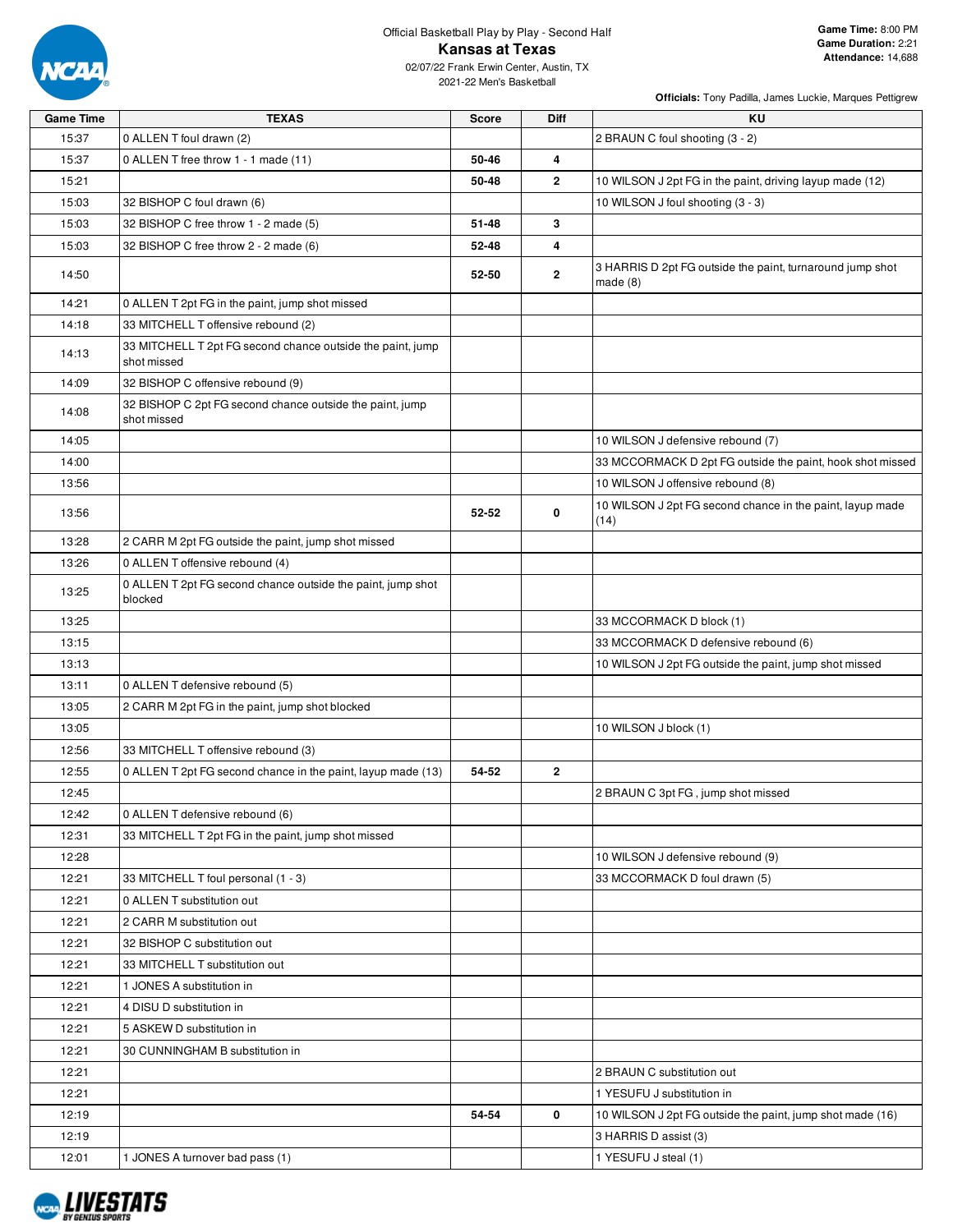

## Official Basketball Play by Play - Second Half **Kansas at Texas**

| <b>Game Time</b> | <b>TEXAS</b>                                                         | <b>Score</b>  | Diff           | KU                                                                           |
|------------------|----------------------------------------------------------------------|---------------|----------------|------------------------------------------------------------------------------|
| 11:58            |                                                                      | 54-56         | -2             | 1 YESUFU J 2pt FG fast break from turnover in the paint, dunk,<br>made $(5)$ |
| 11:58            | Timeout 30 Sec                                                       |               |                |                                                                              |
| 11:58            |                                                                      | Timeout media |                |                                                                              |
| 11:58            | 3 RAMEY C substitution out                                           |               |                |                                                                              |
| 11:58            | 0 ALLEN T substitution in                                            |               |                |                                                                              |
| 11:36            | 4 DISU D 2pt FG in the paint, hook shot made (2)                     | 56-56         | 0              |                                                                              |
| 11:23            | 4 DISU D foul personal (3 - 4)                                       |               |                | 33 MCCORMACK D foul drawn (6)                                                |
| 11:23            |                                                                      | Timeout media |                |                                                                              |
| 11:23            | 1 JONES A substitution out                                           |               |                |                                                                              |
| 11:23            | 5 ASKEW D substitution out                                           |               |                |                                                                              |
| 11:23            | 30 CUNNINGHAM B substitution out                                     |               |                |                                                                              |
| 11:23            | 2 CARR M substitution in                                             |               |                |                                                                              |
| 11:23            | 3 RAMEY C substitution in                                            |               |                |                                                                              |
| 11:23            | 33 MITCHELL T substitution in                                        |               |                |                                                                              |
| 11:16            |                                                                      | 56-58         | -2             | 33 MCCORMACK D 2pt FG in the paint, turnaround jump shot<br>made (12)        |
| 10:59            | 0 ALLEN T 2pt FG in the paint, jump shot made (15)                   | 58-58         | 0              |                                                                              |
| 10:37            |                                                                      |               |                | 10 WILSON J 2pt FG in the paint, driving layup missed                        |
| 10:33            |                                                                      |               |                | 33 MCCORMACK D offensive rebound (7)                                         |
| 10:32            |                                                                      |               |                | 33 MCCORMACK D 2pt FG second chance in the paint, jump<br>shot missed        |
| 10:27            | 33 MITCHELL T defensive rebound (4)                                  |               |                |                                                                              |
| 10:14            | 0 ALLEN T 2pt FG outside the paint, jump shot made (17)              | 60-58         | $\overline{2}$ |                                                                              |
| 10:14            | 2 CARR M assist (2)                                                  |               |                |                                                                              |
| 10:06            | 4 DISU D substitution out                                            |               |                |                                                                              |
| 10:06            | 32 BISHOP C substitution in                                          |               |                |                                                                              |
| 10:06            |                                                                      |               |                | 10 WILSON J substitution out                                                 |
| 10:06            |                                                                      |               |                | 2 BRAUN C substitution in                                                    |
| 10:06            |                                                                      |               |                | 33 MCCORMACK D substitution out                                              |
| 10:06            |                                                                      |               |                | 44 LIGHTFOOT M substitution in                                               |
| 09:54            |                                                                      | 60-61         | $-1$           | 1 YESUFU J 3pt FG, jump shot made (8)                                        |
| 09:54            |                                                                      |               |                | 3 HARRIS D assist (4)                                                        |
| 09:30            | 2 CARR M 2pt FG outside the paint, jump shot missed                  |               |                |                                                                              |
| 09:27            |                                                                      |               |                | 3 HARRIS D defensive rebound (3)                                             |
| 09:23            |                                                                      | 60-63         | $-3$           | 2 BRAUN C 2pt FG fast break in the paint, dunk, made (10)                    |
| 09:23            |                                                                      |               |                | 3 HARRIS D assist (5)                                                        |
| 08:55            | 0 ALLEN T 2pt FG outside the paint, turnaround jump shot<br>missed   |               |                |                                                                              |
| 08:52            |                                                                      |               |                | 44 LIGHTFOOT M defensive rebound (2)                                         |
| 08:44            |                                                                      |               |                | 44 LIGHTFOOT M 2pt FG outside the paint, jump shot blocked                   |
| 08:44            | 0 ALLEN T block (1)                                                  |               |                |                                                                              |
| 08:39            | 0 ALLEN T defensive rebound (7)                                      |               |                |                                                                              |
| 08:37            | 3 RAMEY C 2pt FG fast break outside the paint, jump shot made<br>(2) | 62-63         | $-1$           |                                                                              |
| 08:26            | 33 MITCHELL T foul shooting (2 - 5)                                  |               |                | 30 AGBAJI O foul drawn (3)                                                   |
| 08:26            |                                                                      | 62-64         | $-2$           | 30 AGBAJI O free throw 1 - 2 made (8)                                        |
| 08:26            | 2 CARR M substitution out                                            |               |                |                                                                              |
| 08:26            | 33 MITCHELL T substitution out                                       |               |                |                                                                              |
| 08:26            | 1 JONES A substitution in                                            |               |                |                                                                              |
| 08:26            | 5 ASKEW D substitution in                                            |               |                |                                                                              |

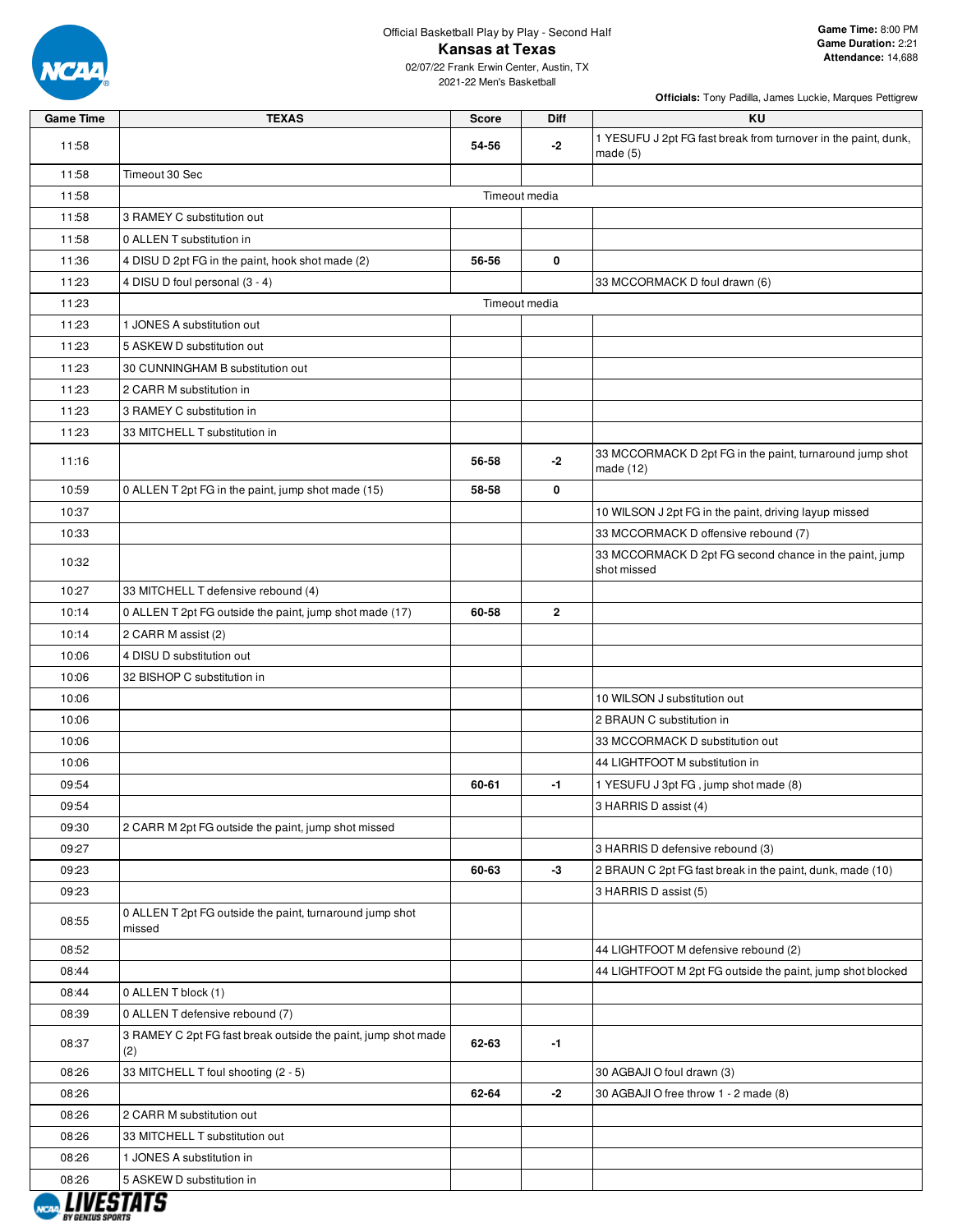

2021-22 Men's Basketball

| <b>Game Time</b> | <b>TEXAS</b>                                                            | <b>Score</b>  | <b>Diff</b>   | <b>KU</b>                                           |
|------------------|-------------------------------------------------------------------------|---------------|---------------|-----------------------------------------------------|
| 08:26            |                                                                         |               |               | 44 LIGHTFOOT M substitution out                     |
| 08:26            |                                                                         |               |               | 33 MCCORMACK D substitution in                      |
| 08:26            |                                                                         | 62-65         | $-3$          | 30 AGBAJI O free throw 2 - 2 made (9)               |
| 08:17            | 0 ALLEN T 2pt FG outside the paint, jump shot missed                    |               |               |                                                     |
| 08:14            |                                                                         |               |               | 30 AGBAJI O defensive rebound (4)                   |
| 08:04            |                                                                         | 62-67         | -5            | 33 MCCORMACK D 2pt FG in the paint, layup made (14) |
| 07:49            | 3 RAMEY C 2pt FG in the paint, driving layup made (4)                   | 64-67         | -3            |                                                     |
| 07:49            | 3 RAMEY C foul drawn (3)                                                |               |               | 3 HARRIS D foul shooting (2 - 4)                    |
| 07:49            |                                                                         |               | Timeout media |                                                     |
| 07:49            | 3 RAMEY C free throw 1 - 1 made (5)                                     | 65-67         | -2            |                                                     |
| 07:33            |                                                                         |               |               | 30 AGBAJI O 3pt FG, jump shot missed                |
| 07:29            | 5 ASKEW D defensive rebound (2)                                         |               |               |                                                     |
| 07:09            | 3 RAMEY C 2pt FG in the paint, driving layup made (7)                   | 67-67         | 0             |                                                     |
| 06:49            | 3 RAMEY C foul personal (2 - 6)                                         |               |               | 30 AGBAJI O foul drawn (4)                          |
| 06:49            | 5 ASKEW D substitution out                                              |               |               |                                                     |
| 06:49            | 2 CARR M substitution in                                                |               |               |                                                     |
| 06:49            |                                                                         |               |               | 1 YESUFU J substitution out                         |
| 06:49            |                                                                         |               |               | 10 WILSON J substitution in                         |
| 06:35            |                                                                         | 67-70         | -3            | 2 BRAUN C 3pt FG, jump shot made (13)               |
| 06:35            |                                                                         |               |               | 3 HARRIS D assist (6)                               |
| 06:12            | 1 JONES A 3pt FG, jump shot missed                                      |               |               |                                                     |
| 06:11            |                                                                         |               |               | defensive rebound (27)                              |
| 06:11            | 1 JONES A substitution out                                              |               |               |                                                     |
| 06:11            | 5 ASKEW D substitution in                                               |               |               |                                                     |
| 05:44            | 2 CARR M steal (1)                                                      |               |               | 10 WILSON J turnover bad pass (3)                   |
| 05:34            | 0 ALLEN T 2pt FG from turnover in the paint, driving layup made<br>(19) | 69-70         | -1            |                                                     |
| 05:34            | 5 ASKEW D assist (1)                                                    |               |               |                                                     |
| 05:34            | 0 ALLEN T foul drawn (3)                                                |               |               | 10 WILSON J foul shooting (4 - 5)                   |
| 05:34            | 0 ALLEN T free throw 1 - 1 made (20)                                    | 70-70         | 0             |                                                     |
| 05:08            | 32 BISHOP C steal (1)                                                   |               |               | 33 MCCORMACK D turnover lost ball (2)               |
| 05:04            | 2 CARR M foul drawn (1)                                                 |               |               | 3 HARRIS D foul personal (3 - 6)                    |
| 04:47            | 2 CARR M 3pt FG from turnover, jump shot blocked                        |               |               |                                                     |
| 04:47            |                                                                         |               |               | 30 AGBAJI O block (1)                               |
| 04:41            |                                                                         |               |               | 10 WILSON J defensive rebound (10)                  |
| 04:37            |                                                                         |               |               | 3 HARRIS D 3pt FG, jump shot missed                 |
| 04:34            | 5 ASKEW D defensive rebound (3)                                         |               |               |                                                     |
| 04:12            | 5 ASKEW D turnover lost ball (2)                                        |               |               | 30 AGBAJI O steal (1)                               |
| 04:10            | 5 ASKEW D foul personal (1 - 7)                                         |               |               | 10 WILSON J foul drawn (4)                          |
| 04:10            | 5 ASKEW D substitution out                                              |               |               |                                                     |
| 04:10            | 13 FEBRES J substitution in                                             |               |               |                                                     |
| 04:10            |                                                                         | 70-71         | $-1$          | 10 WILSON J 1&1 free throw 1 made (17)              |
| 04:10            |                                                                         | 70-72         | -2            | 10 WILSON J 1&1 free throw 2 made (18)              |
| 03:54            | 2 CARR M 2pt FG in the paint, jump shot missed                          |               |               |                                                     |
| 03:50            | 2 CARR M offensive rebound (2)                                          |               |               |                                                     |
| 03:41            | 0 ALLEN T turnover lost ball (1)                                        |               |               | 10 WILSON J steal (1)                               |
| 03:27            | 13 FEBRES J foul shooting (4 - 8)                                       |               |               | 2 BRAUN C foul drawn (2)                            |
| 03:27            |                                                                         | Timeout media |               |                                                     |
| 03:27            |                                                                         |               |               | 2 BRAUN C free throw 1 - 2 missed                   |

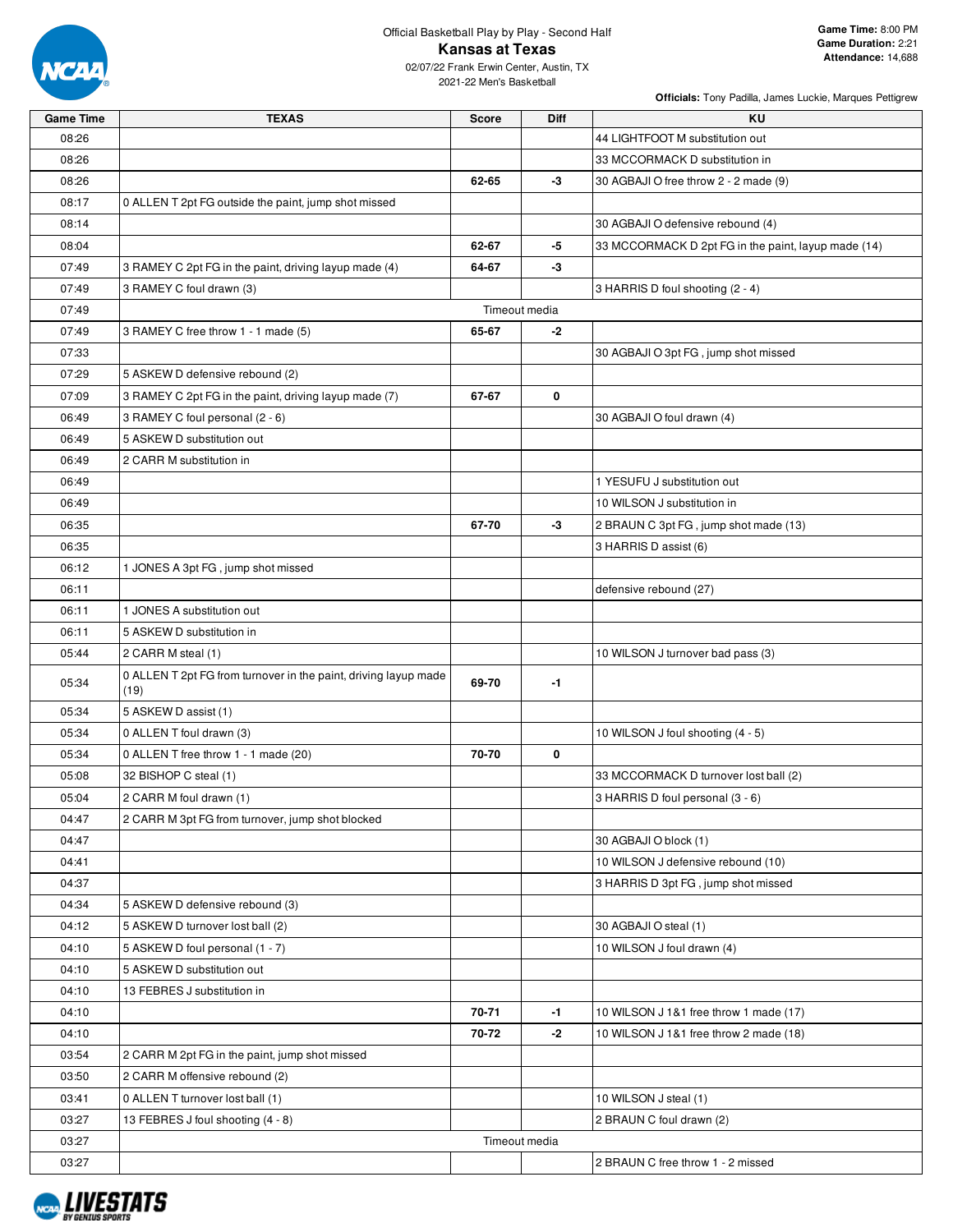

| <b>Game Time</b> | <b>TEXAS</b>                                                             | <b>Score</b> | <b>Diff</b>  | KU                                                                |
|------------------|--------------------------------------------------------------------------|--------------|--------------|-------------------------------------------------------------------|
| 03:27            |                                                                          |              |              | offensive dead ball rebound (3)                                   |
| 03:27            |                                                                          |              |              | 2 BRAUN C free throw 2 - 2 missed                                 |
| 03:27            | 32 BISHOP C defensive rebound (10)                                       |              |              |                                                                   |
| 03:27            | 32 BISHOP C foul drawn (7)                                               |              |              | 33 MCCORMACK D foul personal (3 - 7)                              |
| 03:26            | 32 BISHOP C 1&1 free throw 1 missed                                      |              |              |                                                                   |
| 03:25            |                                                                          |              |              | 10 WILSON J defensive rebound (11)                                |
| 03:11            | 32 BISHOP C foul personal (1 - 9)                                        |              |              | 33 MCCORMACK D foul drawn (7)                                     |
| 03:10            |                                                                          |              |              | 33 MCCORMACK D 1&1 free throw 1 missed                            |
| 03:09            | 3 RAMEY C defensive rebound (1)                                          |              |              |                                                                   |
| 02:46            | 3 RAMEY C 2pt FG in the paint, layup blocked                             |              |              |                                                                   |
| 02:46            |                                                                          |              |              | 33 MCCORMACK D block (2)                                          |
| 02:46            | offensive rebound (30)                                                   |              |              |                                                                   |
| 02:46            | 13 FEBRES J substitution out                                             |              |              |                                                                   |
| 02:46            | 33 MITCHELL T substitution in                                            |              |              |                                                                   |
|                  | 32 BISHOP C 2pt FG second chance in the paint, hook shot                 |              |              |                                                                   |
| 02:40            | missed                                                                   |              |              |                                                                   |
| 02:33            | 0 ALLEN T offensive rebound (8)                                          |              |              |                                                                   |
| 02:33            | 0 ALLEN T 2pt FG second chance in the paint, layup made (22)             | 72-72        | 0            |                                                                   |
| 02:11            |                                                                          | 72-74        | -2           | 33 MCCORMACK D 2pt FG in the paint, hook shot made (16)           |
| 02:10            | 32 BISHOP C substitution out                                             |              |              |                                                                   |
| 02:10            | 1 JONES A substitution in                                                |              |              |                                                                   |
| 01:55            | 1 JONES A 3pt FG, jump shot missed                                       |              |              |                                                                   |
| 01:52            | 0 ALLEN T offensive rebound (9)                                          |              |              |                                                                   |
| 01:52            | jump ball situation                                                      |              |              |                                                                   |
| 01:38            | 33 MITCHELL T 3pt FG second chance, jump shot missed                     |              |              |                                                                   |
| 01:35            |                                                                          |              |              | 30 AGBAJI O defensive rebound (5)                                 |
| 01:14            |                                                                          |              |              | 10 WILSON J 2pt FG outside the paint, jump shot missed            |
| 01:09            |                                                                          |              |              | 30 AGBAJI O offensive rebound (6)                                 |
| 01:09            |                                                                          | 72-76        | -4           | 30 AGBAJI O 2pt FG second chance in the paint, layup made<br>(11) |
| 01:04            | Timeout 60 Sec                                                           |              |              |                                                                   |
| 00:55            | 33 MITCHELL T 3pt FG, jump shot made (17)                                | 75-76        | -1           |                                                                   |
| 00:55            | 2 CARR M assist (3)                                                      |              |              |                                                                   |
| 00:54            | Timeout 30 Sec                                                           |              |              |                                                                   |
| 00:54            | 1 JONES A substitution out                                               |              |              |                                                                   |
| 00:54            | 33 MITCHELL T substitution out                                           |              |              |                                                                   |
| 00:54            | 5 ASKEW D substitution in                                                |              |              |                                                                   |
| 00:54            | 32 BISHOP C substitution in                                              |              |              |                                                                   |
| 00:38            |                                                                          |              |              | 30 AGBAJI O turnover lost ball (3)                                |
| 00:21            | 0 ALLEN T 2pt FG from turnover outside the paint, jump shot<br>made (24) | 77-76        | $\mathbf{1}$ |                                                                   |
| 00:21            | 2 CARR M assist (4)                                                      |              |              |                                                                   |
| 00:18            |                                                                          |              |              | Timeout 60 Sec                                                    |
| 00:06            | 2 CARR M steal (2)                                                       |              |              | 3 HARRIS D turnover lost ball (2)                                 |
| 00:06            | 2 CARR M foul drawn (2)                                                  |              |              | 3 HARRIS D foul personal (4 - 8)                                  |
| 00:06            | 2 CARR M 1&1 free throw 1 made (9)                                       | 78-76        | $\mathbf{2}$ |                                                                   |
| 00:06            | 2 CARR M 1&1 free throw 2 made (10)                                      | 79-76        | 3            |                                                                   |
| 00:06            |                                                                          |              |              | Timeout 30 Sec                                                    |
| 00:06            |                                                                          |              |              | 33 MCCORMACK D substitution out                                   |
| 00:06            |                                                                          |              |              | 55 COLEMAN-LANDS J substitution in                                |

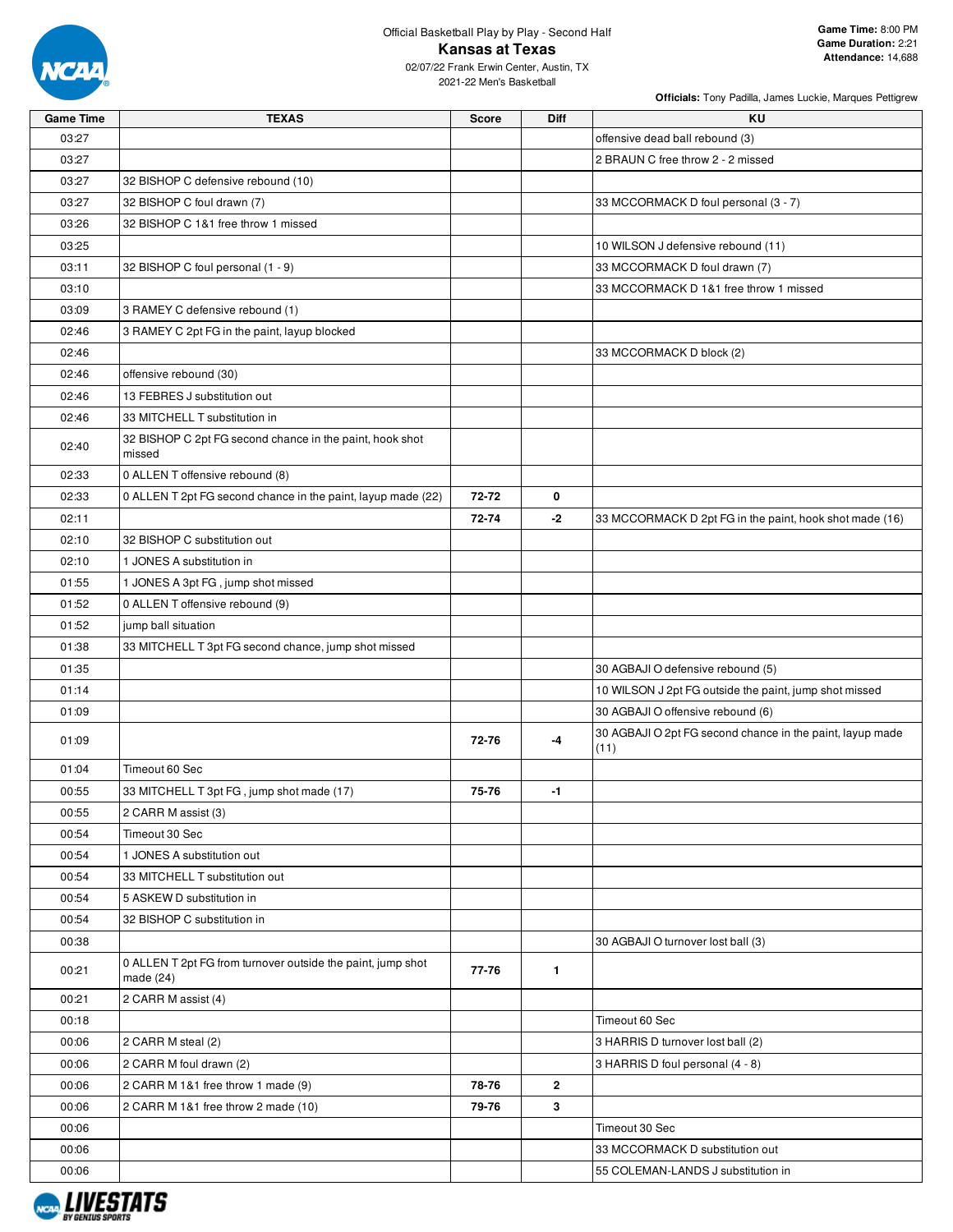

2021-22 Men's Basketball

| <b>Game Time</b> | <b>TEXAS</b>                       | <b>Score</b>          | <b>Diff</b> | KU                                             |
|------------------|------------------------------------|-----------------------|-------------|------------------------------------------------|
| 00:02            | 32 BISHOP C foul personal (2 - 10) |                       |             | 10 WILSON J foul drawn (5)                     |
| 00:02            |                                    |                       |             | 10 WILSON J free throw fast break 1 - 2 missed |
| 00:02            |                                    |                       |             | offensive dead ball rebound (4)                |
| 00:02            | 5 ASKEW D substitution out         |                       |             |                                                |
| 00:02            | 30 CUNNINGHAM B substitution in    |                       |             |                                                |
| 00:02            |                                    |                       |             | 3 HARRIS D substitution out                    |
| 00:02            |                                    |                       |             | 55 COLEMAN-LANDS J substitution out            |
| 00:02            |                                    |                       |             | 24 ADAMS, JR. K substitution in                |
| 00:02            |                                    |                       |             | 33 MCCORMACK D substitution in                 |
| 00:00            |                                    |                       |             | 10 WILSON J free throw fast break 2 - 2 missed |
| 00:00            | 3 RAMEY C defensive rebound (2)    |                       |             |                                                |
|                  |                                    | <b>END OF GAME</b>    |             |                                                |
|                  |                                    | <b>TEXAS 79-76 KU</b> |             |                                                |

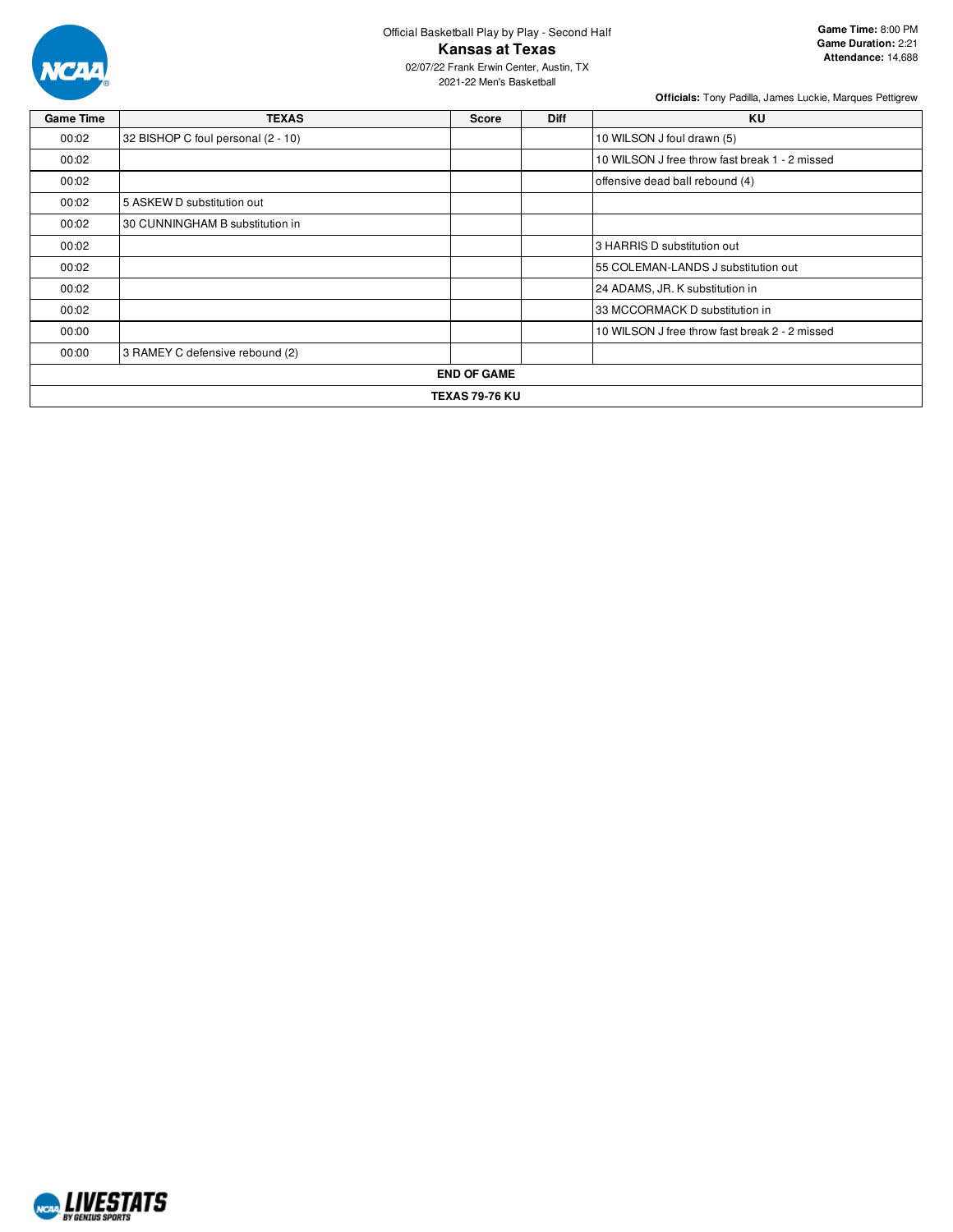

**Kansas - 41**

**Texas - 39**

#### Official Basketball Box Score - Second Half **Kansas at Texas** 02/07/22 Frank Erwin Center, Austin, TX 2021-22 Men's Basketball

**Officials:** Tony Padilla, James Luckie, Marques Pettigrew

|                                          |                        |       | FG      | 3Р      | <b>FT</b> |           |                | <b>Rebounds</b> | <b>Fouls</b> |                | ТP | AS I     | <b>TO</b>   | <b>ST</b> | <b>Blocks</b> |           | $+/-$                 |
|------------------------------------------|------------------------|-------|---------|---------|-----------|-----------|----------------|-----------------|--------------|----------------|----|----------|-------------|-----------|---------------|-----------|-----------------------|
|                                          | NO. Name               | Min   | M-A     | M-A     | M-A       | <b>OR</b> | <b>DR</b>      | <b>TOT</b>      | PF           | <b>FD</b>      |    |          |             |           | <b>BS</b>     | <b>BA</b> |                       |
| 10                                       | F<br>Jalen Wilson      | 16:43 | $3-6$   | $0-0$   | $2 - 4$   |           | 4              | 5               | 2            | 3              | 8  |          |             |           |               | 0         | 0                     |
| 33                                       | F<br>David McCormack   | 18:15 | $4-6$   | $0 - 0$ | $2 - 3$   |           |                | $\overline{c}$  |              | 4              | 10 | $\Omega$ |             | 0         | 2             | 0         | $-2$                  |
| 2                                        | Christian Braun<br>G   | 17:45 | $4 - 5$ | $1-2$   | $0 - 2$   | $\Omega$  | $\Omega$       | $\Omega$        |              |                | 9  | 0        |             | 0         | 0             | 0         | 2                     |
| 3                                        | Dajuan Harris<br>G     | 19:58 | $2 - 3$ | $1 - 2$ | $0 - 0$   | $\Omega$  | $\overline{c}$ | $\overline{2}$  | 3            | $\Omega$       | 5  | 4        |             | 0         | 0             | 0         | 2                     |
| 30                                       | Ochai Agbaji<br>G      | 20:00 | 1-2     | $0 - 1$ | $2-2$     |           | $\overline{c}$ | 3               |              | $\overline{c}$ | 4  | 0        |             |           |               | 0         | 2                     |
| 0                                        | <b>Bobby Pettiford</b> | 00:00 | $0 - 0$ | $0 - 0$ | $0 - 0$   | $\Omega$  | $\Omega$       | $\Omega$        | 0            | $\Omega$       | 0  | 0        | 0           | $\Omega$  | 0             | $\Omega$  | 0                     |
|                                          | Joseph Yesufu          | 05:32 | $2-2$   | 1-1     | $0 - 0$   | $\Omega$  | 0              | $\Omega$        | 0            | 0              | 5  | 0        | 0           |           | $\Omega$      | 0         | 2                     |
| 44                                       | Mitch Lightfoot        | 01:40 | $0 - 1$ | $0 - 0$ | $0 - 0$   | $\Omega$  |                |                 | 0            | $\Omega$       | 0  | 0        | $\mathbf 0$ | $\Omega$  | 0             | 1         | 4                     |
| 55                                       | Jalen Coleman-Lands    | 00:05 | $0 - 0$ | $0-0$   | $0-0$     | $\Omega$  | $\Omega$       | 0               | 0            | 0              | 0  | 0        | 0           | 0         | 0             | 0         | 0                     |
| 24                                       | KJ Adams, Jr.          | 00:02 | $0 - 0$ | $0-0$   | $0-0$     | $\Omega$  | $\Omega$       | 0               | 0            | 0              | 0  | 0        | $\Omega$    | 0         | 0             | $\Omega$  | 0                     |
| Team                                     |                        |       |         |         |           | 0         |                |                 |              |                | 0  |          | 0           |           |               |           |                       |
| <b>Totals</b><br>$3-6$ 6-11<br>$16 - 25$ |                        |       |         |         |           | 3         | 11             | 14              | 8            | 10             | 41 | 5        | 5           | 3         | 4             |           | 2                     |
|                                          |                        |       |         |         |           |           |                |                 |              |                |    |          |             |           |               |           | Technical Fouls::NONE |

|               | <b>Shooting By Period</b> |       |  |  |  |  |  |  |  |  |  |  |  |  |
|---------------|---------------------------|-------|--|--|--|--|--|--|--|--|--|--|--|--|
| ond FG%       | 16-25                     | 64.0% |  |  |  |  |  |  |  |  |  |  |  |  |
| 3PT%          | $3-6$                     | 50.0% |  |  |  |  |  |  |  |  |  |  |  |  |
| FT%           | $6 - 11$                  | 54.5% |  |  |  |  |  |  |  |  |  |  |  |  |
| <b>GM FG%</b> | 16-25                     | 64.0% |  |  |  |  |  |  |  |  |  |  |  |  |
| 3PT%          | $3-6$                     | 50.0% |  |  |  |  |  |  |  |  |  |  |  |  |
| FT%           | 6-11                      | 54.5% |  |  |  |  |  |  |  |  |  |  |  |  |

Dead Ball Rebounds: 2, 0

|          | NO. Name            | Min     |
|----------|---------------------|---------|
| $\Omega$ | Timmy Allen         | F 19:37 |
|          | 30 Brock Cunningham | F 02:27 |

|        |                               |       | FG       | 3Р       | FT              |                |           | <b>Rebounds</b> | <b>Fouls</b> |                | <b>TP</b> | <b>AS</b> | $TO$ ST |   | <b>Blocks</b> |                | $+/-$    |
|--------|-------------------------------|-------|----------|----------|-----------------|----------------|-----------|-----------------|--------------|----------------|-----------|-----------|---------|---|---------------|----------------|----------|
|        | NO. Name                      | Min   | M-A      | M-A      | M-A             | <b>OR</b>      | <b>DR</b> | <b>TOT</b>      | <b>PF</b>    | <b>FD</b>      |           |           |         |   | <b>BS</b>     | BA             |          |
| 0      | <b>Timmy Allen</b><br>F       | 19:37 | $8 - 14$ | $0-0$    | $2 - 2$         | 3              | 3         | 6               | 0            | $\mathbf{2}$   | 18        | $\Omega$  |         | 0 |               |                | 2        |
| 30     | <b>Brock Cunningham</b><br>FI | 02:27 | $0 - 0$  |          | $0 - 0 1 0 - 0$ | $\Omega$       | $\Omega$  | $\mathbf{0}$    | 2            | $\Omega$       | 0         | $\Omega$  |         | 0 | 0             | $\mathbf 0$    | $-4$     |
| 32     | Christian Bishop<br>F         | 16:30 | $0 - 2$  | $0-0$    | $2 - 3$         | 5              |           | 6               | 2            | 3              | 2         |           | 0       |   | 0             | 0              | -3       |
| 2      | <b>Marcus Carr</b><br>G       | 17:25 | $1 - 7$  | $1 - 3$  | $2 - 2$         |                | $\Omega$  |                 | 0            | $\overline{2}$ | 5         | 3         | 0       | 2 | $\Omega$      | $\overline{2}$ | $-2$     |
| 3      | <b>Courtney Ramey</b><br>G    | 19:25 | $3-5$    | $0 - 11$ | $1 - 1$         | 0              | 2         | 2               |              |                |           | $\Omega$  | 0       | 0 | 0             | 1              | -4       |
| 33     | <b>Tre Mitchell</b>           | 11:00 | $2 - 6$  | $1 - 3$  | $10-0$          | $\overline{2}$ |           | 3               | 2            | $\Omega$       | 5         |           | 0       | 0 | 0             | $\mathbf 0$    | $-2$     |
|        | Andrew Jones                  | 04:28 | $0 - 2$  | $0-2$    | $0-0$           | 0              | $\Omega$  | $\Omega$        | 0            | $\Omega$       | 0         | $\Omega$  |         | 0 | 0             | 0              | $-2$     |
| 4      | Dylan Disu                    | 02:15 | $1 - 1$  |          | $0 - 0 0 - 0$   | $\Omega$       | $\Omega$  | $\Omega$        |              | $\Omega$       | 2         | $\Omega$  | 0       | 0 | 0             | $\mathbf 0$    | $\Omega$ |
| 5      | Devin Askew                   | 05:29 | $0 - 0$  | $0-0$    | $0 - 0$         | 0              | 2         | $\overline{c}$  |              | 0              | 0         |           |         | 0 | 0             | 0              | 7        |
| 13     | Jase Febres                   | 01:24 | $0 - 0$  |          | $0 - 0 0 - 0$   | $\Omega$       | $\Omega$  | $\mathbf{0}$    |              | $\Omega$       | 0         | $\Omega$  | 0       | 0 | 0             | $\mathbf 0$    | $-2$     |
| Team   |                               |       |          |          |                 |                | 0         |                 |              |                | 0         |           | 0       |   |               |                |          |
| Totals |                               |       | 15-37    | $2-9$    | $7 - 8$         | 12             | 9         | 21              | 10           | 8              | 39        | 6         | 4       | 3 |               | 4              | $-2$     |

| <b>Shooting By Period</b> |       |       |  |  |  |  |  |  |  |  |  |  |  |
|---------------------------|-------|-------|--|--|--|--|--|--|--|--|--|--|--|
| 2 <sup>nd</sup> FG%       | 15-37 | 40.5% |  |  |  |  |  |  |  |  |  |  |  |
| 3PT%                      | $2-9$ | 22.2% |  |  |  |  |  |  |  |  |  |  |  |
| FT%                       | 7-8   | 87.5% |  |  |  |  |  |  |  |  |  |  |  |
| GM FG%                    | 15-37 | 40.5% |  |  |  |  |  |  |  |  |  |  |  |
| 3PT%                      | $2-9$ | 22.2% |  |  |  |  |  |  |  |  |  |  |  |
| FT%                       | $7-8$ | 87.5% |  |  |  |  |  |  |  |  |  |  |  |

Dead Ball Rebounds: 0, 0

|                                                                | KU    | <b>TEXAS</b>                      |  |  |  |  |  |  |  |  |  |
|----------------------------------------------------------------|-------|-----------------------------------|--|--|--|--|--|--|--|--|--|
| <b>Biggest lead</b>                                            |       | $5(2^{nd}8:04)$ 5 $(2^{nd}19:20)$ |  |  |  |  |  |  |  |  |  |
| Best Scoring Run $ 5(2^{\text{nd}}9:23) 7(2^{\text{nd}}0:06) $ |       |                                   |  |  |  |  |  |  |  |  |  |
| <b>Lead Changes</b>                                            |       |                                   |  |  |  |  |  |  |  |  |  |
| Times Tied                                                     |       |                                   |  |  |  |  |  |  |  |  |  |
| Time with Lead                                                 | 07:52 | 06:35                             |  |  |  |  |  |  |  |  |  |

| <b>Points from</b>    | KU | <b>TEXAS</b> | <b>Period by Period Scoring</b> |    |           |    |  |  |  |  |  |
|-----------------------|----|--------------|---------------------------------|----|-----------|----|--|--|--|--|--|
| Turnovers             | 6  |              |                                 |    | $1st$ 2nd |    |  |  |  |  |  |
| Paint                 | 20 | 16           |                                 |    |           |    |  |  |  |  |  |
| <b>Second Chancel</b> |    | 9            | ΚU                              | 35 | 41        | 76 |  |  |  |  |  |
| <b>Fast Breaks</b>    | 6  | 2            |                                 |    |           |    |  |  |  |  |  |
| <b>Bench</b>          | 5  |              | <b>TEXAS</b>                    | 40 | 39        | 79 |  |  |  |  |  |

# **Technical Fouls:**:NONE

| <b>MLIVESTATS</b>               |
|---------------------------------|
|                                 |
| <i><b>RY GENTIIS SPORTS</b></i> |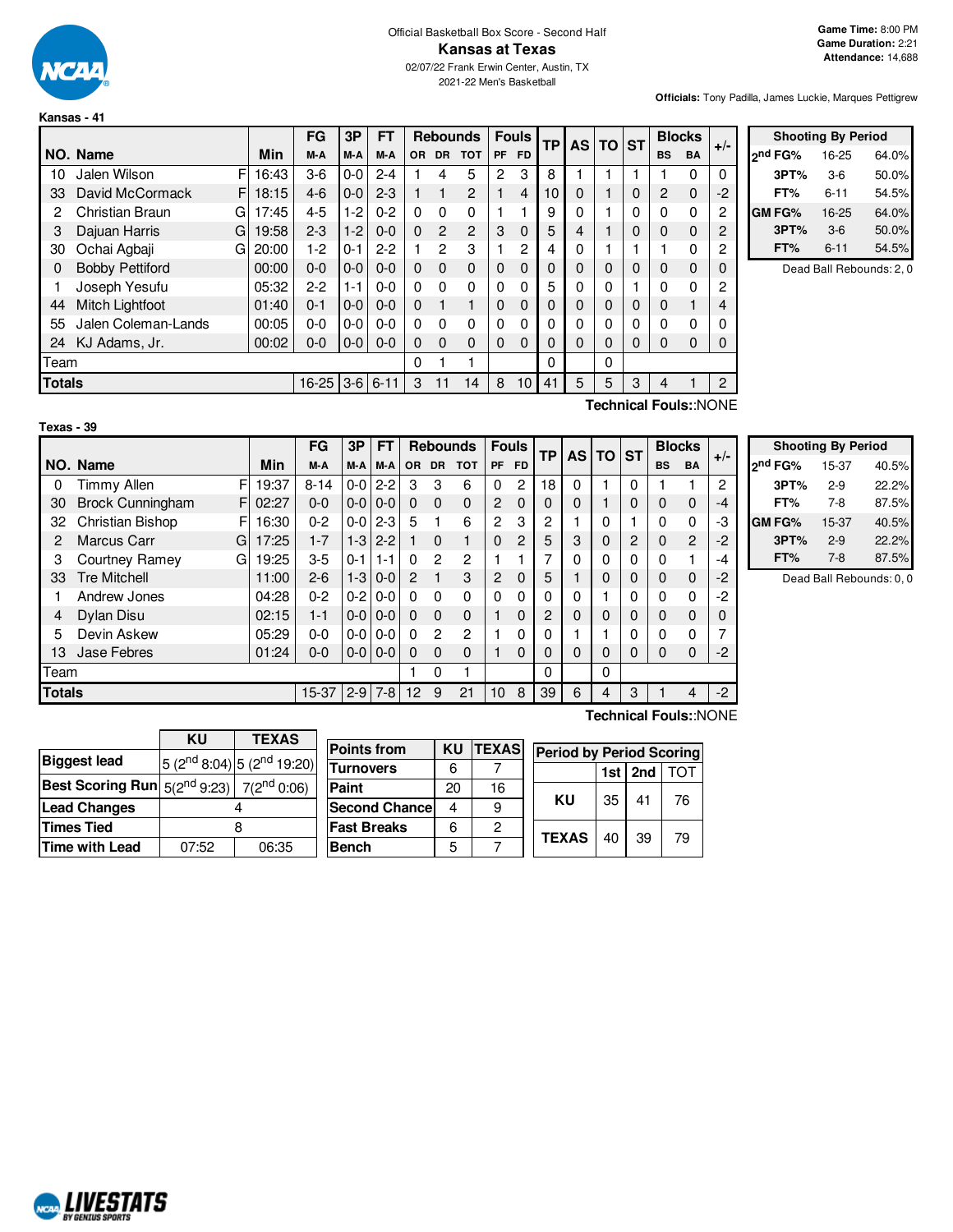

{ Players => 0, 1, 2, 3, 4, 5, 10, 12, 13, 20, 21, 30, 31, 32, 33; } FG Types => All; Results => All;

{ Players => 0, 1, 2, 3, 5, 10, 11, 12, 13, 15, 20, 21, 24, 30, 31, 33, 44, 55; } FG Types => All; Results => All;



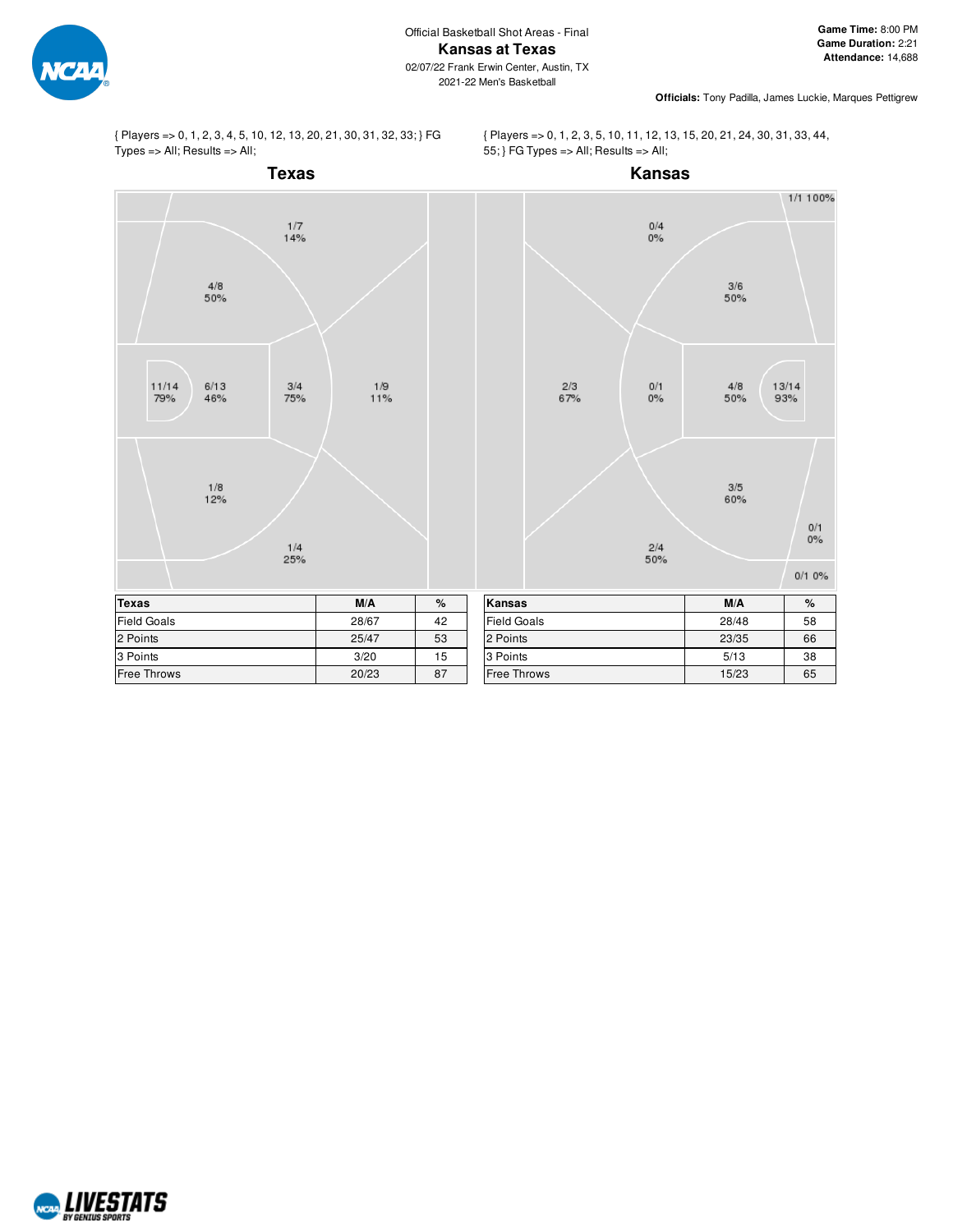

|                | <b>Kansas</b>          |       |             |           |              |       |                    |      |                |                |                |                 |                 |                |               |                 |                  |
|----------------|------------------------|-------|-------------|-----------|--------------|-------|--------------------|------|----------------|----------------|----------------|-----------------|-----------------|----------------|---------------|-----------------|------------------|
| No             | Name                   |       | <b>Mins</b> |           | <b>Score</b> |       | <b>Points Diff</b> |      | Points per Min |                | <b>Assists</b> |                 | <b>Rebounds</b> |                | <b>Steals</b> |                 | <b>Turnovers</b> |
|                |                        | On    | Off         | On        | Off          | On    | Off                | On   | Off            | <b>On</b>      | Off            | On              | Off             | On             | Off           | On              | Off              |
| $\mathbf 0$    | <b>Bobby Pettiford</b> | 00:39 | 39:21       | $0 - 5$   | $76 - 74$    | -5    | 2                  | 0.00 | 1.93           | $\Omega$       | 10             |                 | 31              | n              | 3             |                 | 14               |
|                | Joseph Yesufu          | 14:40 | 25:20       | $30 - 25$ | $46 - 54$    | 5     | -8                 | 2.05 | 1.82           | $\overline{4}$ | 6              | 10 <sup>°</sup> | 21              |                | 2             | 4               | 11               |
| $\overline{c}$ | Christian Braun        | 33:15 | 06:45       | $63 - 62$ | $13 - 17$    |       | -4                 | 1.89 | .93            | 8              | $\overline{c}$ | 28              | 3               | $\overline{c}$ |               | 11              | 4                |
| 3              | Dajuan Harris          | 38:39 | 01:21       | $74 - 78$ | $2 - 1$      | -4    |                    | 1.91 | 1.48           | 10             | $\Omega$       | 30              |                 | 3              | 0             | 15              | $\Omega$         |
| 10             | Jalen Wilson           | 31:55 | 08:05       | $60 - 62$ | $16 - 17$    | -2    | -1                 | 88.1 | .98            | 8              | 2              | 24              |                 | 3              | 0             | 12              | 3                |
| 24             | KJ Adams, Jr.          | 04:27 | 35:33       | $6 - 17$  | $70 - 62$    | $-11$ | 8                  | 1.35 | 1.97           |                | 9              |                 | 30              |                | 3             | 5               | 10               |
| 30             | Ochai Agbaji           | 37:50 | 02:10       | $74 - 73$ | $2 - 6$      |       | -4                 | .96  | 0.92           | 10             | 0              | 30              |                 | 3              | 0             | 13              | 2                |
| 33             | David McCormack        | 29:46 | 10:14       | $57 - 52$ | $19 - 27$    | 5     | -8                 | 1.91 | .86            | 6              | 4              | 26              | 5               | 3              | $\Omega$      | 10 <sup>1</sup> | 5                |
| 44             | Mitch Lightfoot        | 05:44 | 34:16       | $13 - 10$ | $63 - 69$    | 3     | -6                 | 2.27 | .84            | 3              | ⇁              | 4               | 27              | O              | 3             | 0               | 15               |
| 55             | Jalen Coleman-Lands    | 03:05 | 36:55       | $3 - 11$  | $73 - 68$    | -8    | 5                  | 0.97 | 1.98           | $\mathbf{0}$   | 10             | $\overline{2}$  | 29              | 0              | 3             | 4               | 11               |

#### **Texas**

| <b>No</b>      | Name                    | <b>Mins</b> |       | <b>Score</b> |           | <b>Points Diff</b> |       | Points per Min |      | <b>Assists</b> |     | <b>Rebounds</b> |     | <b>Steals</b>            |                |    | <b>Turnovers</b> |
|----------------|-------------------------|-------------|-------|--------------|-----------|--------------------|-------|----------------|------|----------------|-----|-----------------|-----|--------------------------|----------------|----|------------------|
|                |                         | <b>On</b>   | Off   | On           | Off       | On                 | Off   | On             | Off  | On             | Off | On              | Off | On                       | Off            | On | <b>Off</b>       |
| $\mathbf 0$    | <b>Timmy Allen</b>      | 29:43       | 10:17 | $65 - 49$    | $14 - 27$ | 16                 | $-13$ | 2.19           | 1.36 | 8              |     | 30              | 3   | 5                        | 2              | з  |                  |
|                | Andrew Jones            | 17:53       | 22:07 | $34 - 35$    | $45 - 41$ | $-1$               | 4     | 1.90           | 2.03 | 2              | 6   |                 | 22  | 3                        | 4              |    | 3                |
| $\overline{2}$ | Marcus Carr             | 34:09       | 05:51 | $62 - 62$    | $17 - 14$ | 0                  | 3     | .82            | 2.91 | 8              |     | 29              | 4   | $\overline{\phantom{a}}$ | 0              | 5  | $\overline{2}$   |
| 3              | <b>Courtney Ramey</b>   | 38:46       | 01:14 | $75 - 74$    | $4 - 2$   |                    | 2     | 1.93           | 3.24 | 8              |     | 32              |     |                          | 0              |    |                  |
| 4              | Dylan Disu              | 05:55       | 34:05 | $9 - 15$     | $70 - 61$ | $-6$               | 9     | 1.52           | 2.05 |                |     | C               | 30  | $\Omega$                 | ⇁              | c  |                  |
| 5              | Devin Askew             | 09:43       | 30:17 | $26 - 18$    | $53 - 58$ | 8                  | $-5$  | 2.68           | 1.75 | 2              | 6   | $\sim$          | 27  | 3                        | 4              | 3  |                  |
| 13             | Jase Febres             | 08:10       | 31:50 | $14 - 15$    | $65 - 61$ | -1                 | 4     | 1.71           | 2.04 |                | 8   |                 | 26  |                          | 6              |    | 6                |
| 30             | <b>Brock Cunningham</b> | 07:24       | 32:36 | $15 - 17$    | $64 - 59$ | $-2$               | 5     | 2.03           | 1.96 |                |     | 3               | 30  |                          | 6              | 3  |                  |
| 32             | Christian Bishop        | 25:51       | 14:09 | $44 - 46$    | $35 - 30$ | $-2$               | 5     | 1.70           | 2.47 | 6              | 2   | 25              | 8   | 5                        | $\overline{2}$ |    | 2                |
| 33             | <b>Tre Mitchell</b>     | 22:26       | 17:34 | $51 - 49$    | $28 - 27$ | $\overline{c}$     |       | 2.27           | 1.59 |                |     | 19              | 14  | 3                        | 4              |    |                  |

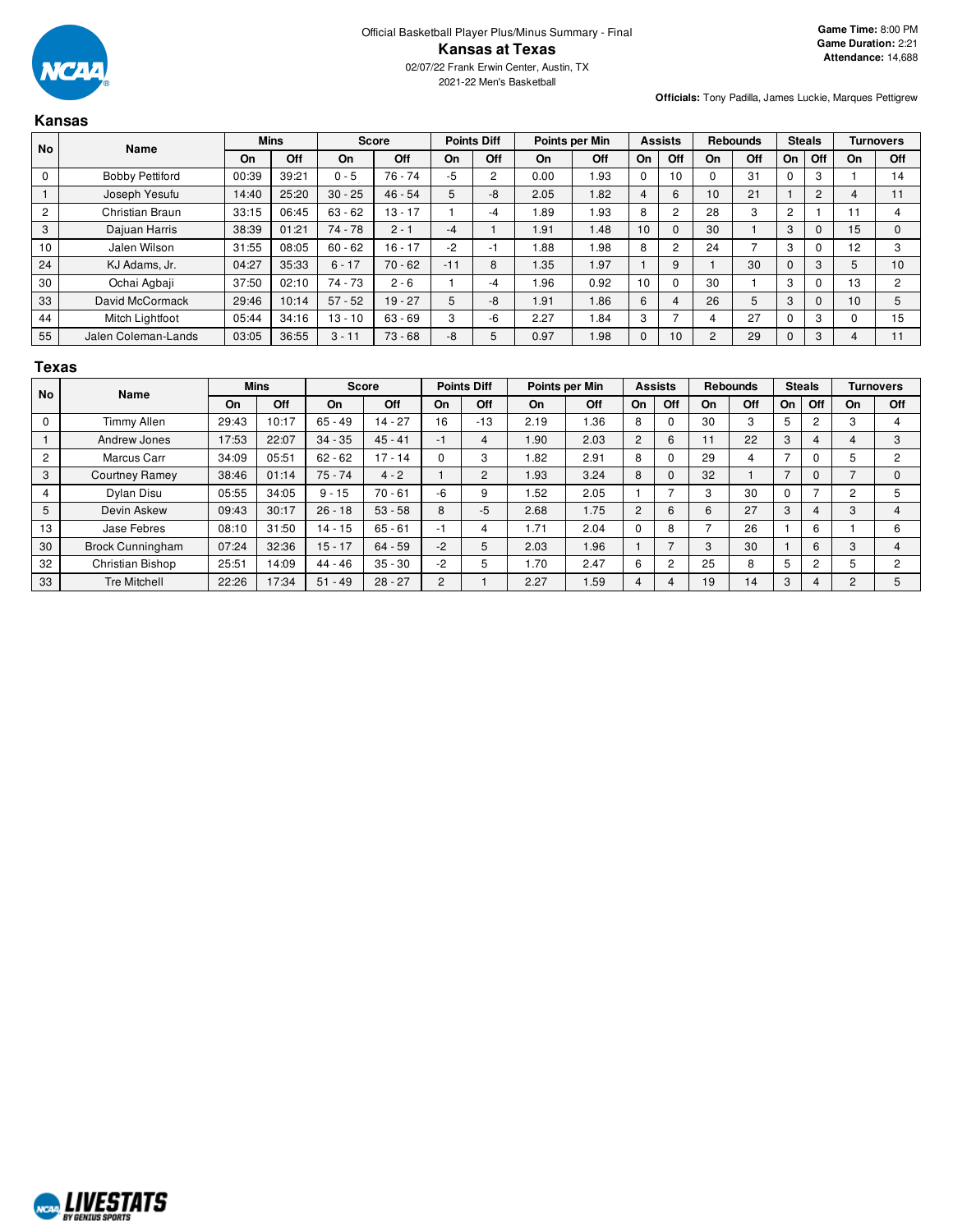

#### Players => 0, 1, 2, 3, 5, 10, 11, 12, 13, 15, 20, 21, 24, 30, 31, 33, 44, 55FG Types=>AllResults=>All









| Made | $(N)$ M |
|------|---------|
|      |         |

 $\bf \Phi$ 

N - Player Number lissed

| Kansas             | M/A   | %  | Kansas                   | M/A       | $\%$ |
|--------------------|-------|----|--------------------------|-----------|------|
| <b>Field Goals</b> | 28/48 | 58 | Points in the Paint      | 34(17/22) |      |
| 2 Points           | 23/35 | 66 | <b>Fast Break Points</b> | 10(5/7)   |      |
| 3 Points           | 5/13  | 38 | Second Chance Points     | 8(5/7)    |      |
| <b>Free Throws</b> | 15/23 | 65 | <b>Effective FG%</b>     | 64        |      |

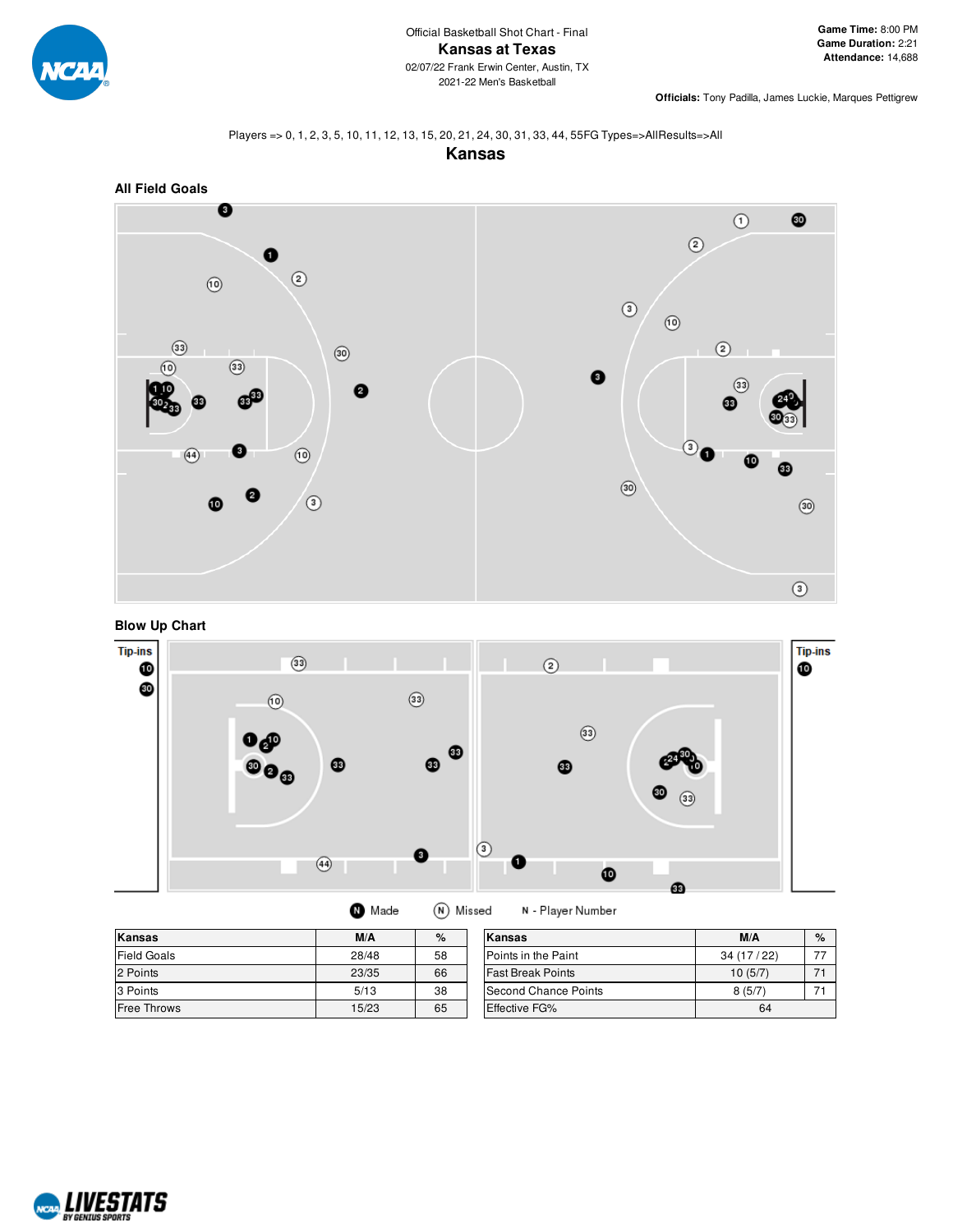

#### Players => 0, 1, 2, 3, 4, 5, 10, 12, 13, 20, 21, 30, 31, 32, 33FG Types=>AllResults=>All

**Texas**







| Made |  | (N) Missed | N - Player Number |
|------|--|------------|-------------------|
|------|--|------------|-------------------|

| <b>Texas</b>       | M/A   | $\%$ | Texas                    | M/A       | $\%$ |
|--------------------|-------|------|--------------------------|-----------|------|
| <b>Field Goals</b> | 28/67 | 42   | Points in the Paint      | 34(17/27) | 63   |
| 2 Points           | 25/47 | 53   | <b>Fast Break Points</b> | 9(5/5)    | 100  |
| 3 Points           | 3/20  | 15   | Second Chance Points     | 13(7/15)  | 47   |
| Free Throws        | 20/23 | 87   | Effective FG%            | 44        |      |

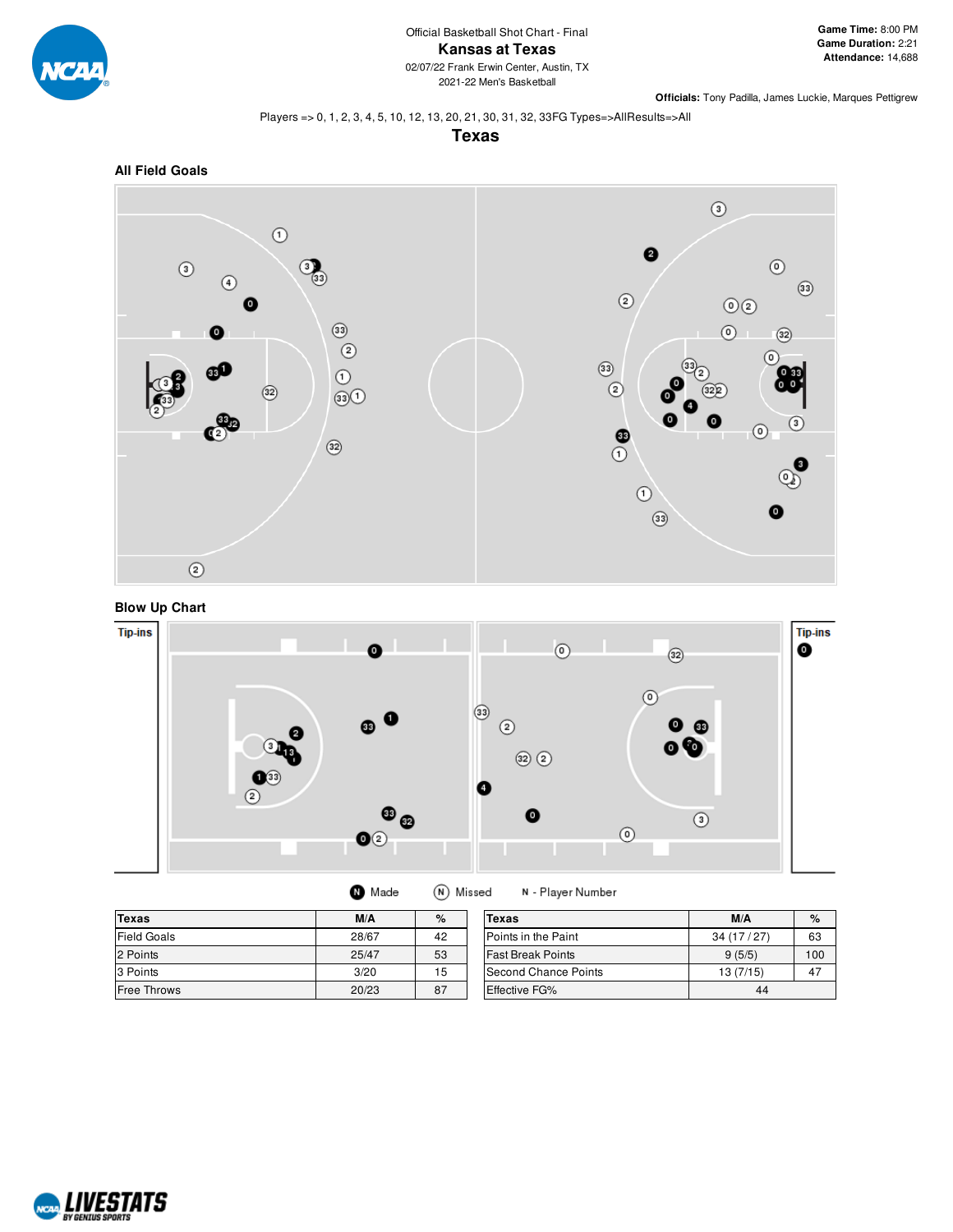

#### **Kansas**

| Lineup                                                                              | Quarter<br>On  | <b>Time</b><br>On | Quarter<br>Off | <b>Time</b><br>Off | Time on<br>Court | <b>Score</b> | <b>Score</b><br><b>Diff</b> |                |                |                | <b>Reb StilTov Ass</b> | <b>PPP</b> |
|-------------------------------------------------------------------------------------|----------------|-------------------|----------------|--------------------|------------------|--------------|-----------------------------|----------------|----------------|----------------|------------------------|------------|
| 2- Braun C/3- Harris D/10- Wilson J/30- Agbaii O/33- McCormack D/                   | $\mathbf{1}$   | 20:00             | $\mathbf{1}$   | 14:59              | 05:01            | $9 - 8$      | $\mathbf{1}$                | $7^{\circ}$    | $\mathbf 0$    | $\overline{2}$ | $\overline{2}$         | 1.2097     |
| 1- Yesufu J/2- Braun C/30- Agbaji O/33- McCormack D/55- Coleman-<br>Lands J/        | $\mathbf{1}$   | 14:59             | $\mathbf{1}$   | 13:40              | 01:19            | $2 - 1$      | $\mathbf{1}$                | $\mathbf{1}$   | $\Omega$       | $\Omega$       | $\Omega$               | 0.6667     |
| 1- Yesufu J/3- Harris D/10- Wilson J/30- Agbaji O/44- Lightfoot M/                  | $\mathbf{1}$   | 13:40             | 1              | 11:43              | 01:57            | $5-2$        | 3                           | $\mathbf{1}$   | $\mathbf 0$    | 0              | $\mathbf{1}$           | 1.6667     |
| 1- Yesufu J/2- Braun C/3- Harris D/10- Wilson J/33- McCormack D/                    | $\mathbf{1}$   | 11:43             | $\mathbf{1}$   | 09:33              | 02:10            | $2 - 6$      | $-4$                        | $\mathbf{1}$   | $\Omega$       | $\overline{2}$ | $\Omega$               | 0.4098     |
| 2- Braun C/3- Harris D/10- Wilson J/30- Agbaji O/44- Lightfoot M/                   | $\mathbf{1}$   | 09:33             | $\mathbf{1}$   | 07:59              | 01:34            | $2 - 4$      | $-2$                        | $\mathbf{1}$   | $\mathbf 0$    | $\Omega$       | $\Omega$               | 0.6944     |
| 2- Braun C/3- Harris D/10- Wilson J/24- Adams, Jr. K/30- Agbaji O/                  | $\mathbf{1}$   | 07:59             | $\mathbf{1}$   | 06:25              | 01:34            | $4 - 6$      | $-2$                        | $\Omega$       | $\mathbf 0$    | $\Omega$       |                        | 1.3333     |
| 2- Braun C/3- Harris D/24- Adams, Jr. K/30- Agbaji O/55- Coleman-<br>Lands J/       | $\mathbf{1}$   | 06:25             | 1              | 06:07              | 00:18            | $0 - 2$      | $-2$                        | $\Omega$       | $\Omega$       |                | $\Omega$               | 0.0000     |
| 1- Yesufu J/2- Braun C/3- Harris D/30- Agbaii O/44- Lightfoot M/                    | $\mathbf{1}$   | 06:07             | $\mathbf{1}$   | 05:34              | 00:33            | $0 - 2$      | $-2$                        | $\Omega$       | $\mathbf 0$    | $\mathbf 0$    | $\Omega$               | 0.0000     |
| 1- Yesufu J/2- Braun C/3- Harris D/30- Agbaii O/33- McCormack D/                    | $\mathbf{1}$   | 05:34             | 1              | 03:35              | 01:59            | $5-0$        | 5                           | 3              | $\mathbf 0$    |                | $\Omega$               | 1.3298     |
| 1- Yesufu J/3- Harris D/10- Wilson J/24- Adams, Jr. K/30- Agbaji O/                 | $\mathbf{1}$   | 03:35             | $\mathbf{1}$   | 02:25              | 01:10            | $1 - 1$      | $\Omega$                    | $\mathbf 0$    | $\mathbf 0$    |                | $\Omega$               | 0.6944     |
| 3- Harris D/10- Wilson J/24- Adams, Jr. K/30- Agbaji O/55- Coleman-<br>Lands J/     | $\mathbf{1}$   | 02:25             | 1              | 01:59              | 00:26            | $0 - 3$      | $-3$                        | $\Omega$       | $\mathbf 0$    | 1              | $\Omega$               | 0.0000     |
| 2- Braun C/3- Harris D/10- Wilson J/30- Agbaji O/33- McCormack D/                   | $\mathbf{1}$   | 01:59             | $\mathbf{1}$   | 00:57              | 01:02            | $4 - 0$      | $\overline{4}$              | $\overline{2}$ | $\mathbf{0}$   | 0              | $\mathbf{1}$           | 2.7778     |
| 2- Braun C/3- Harris D/10- Wilson J/24- Adams, Jr. K/30- Agbaji O/                  | $\mathbf{1}$   | 00:57             | $\mathbf{1}$   | 00:57              | 00:00            | $0-0$        | $\mathbf 0$                 | $\mathbf 0$    | $\Omega$       | $\Omega$       | $\Omega$               | 0.0000     |
| 3- Harris D/ 10- Wilson J/ 24- Adams, Jr. K/ 30- Agbaji O/ 55- Coleman-<br>Lands J/ | $\mathbf{1}$   | 00:57             | 1              | 00:38              | 00:18            | $1 - 0$      | 1.                          | $\mathbf{1}$   | $\Omega$       |                | $\Omega$               | 0.6944     |
| 0- Pettiford B/3- Harris D/24- Adams, Jr. K/30- Agbaji O/55- Coleman-<br>Lands J/   | $\mathbf{1}$   | 00:38             | $\overline{2}$ | 20:00              | 00:39            | $0 - 5$      | $-5$                        | $\Omega$       | $\Omega$       | 1              | $\Omega$               | 0.0000     |
| 2- Braun C/3- Harris D/10- Wilson J/30- Agbaji O/33- McCormack D/                   | $\overline{2}$ | 20:00             | $\overline{c}$ | 12:21              | 07:39            | $17 - 14$    | 3                           | 5              | $\mathbf{0}$   | 1              | $\mathbf{1}$           | 1.5625     |
| 1- Yesufu J/3- Harris D/10- Wilson J/30- Agbaii O/33- McCormack D/                  | $\overline{2}$ | 12:21             | $\overline{2}$ | 10:06              | 02:15            | $6-6$        | $\Omega$                    | $\mathbf{1}$   | $\mathbf{1}$   | $\Omega$       |                        | 1.5000     |
| 1- Yesufu J/2- Braun C/3- Harris D/30- Agbaii O/33- McCormack D/                    | $\overline{c}$ | 10:06             | $\overline{2}$ | 10:06              | 00:00            | $0 - 0$      | $\Omega$                    | $\Omega$       | $\Omega$       | $\Omega$       | $\Omega$               | 0.0000     |
| 1- Yesufu J/2- Braun C/3- Harris D/30- Agbaii O/44- Lightfoot M/                    | $\mathbf{2}$   | 10:06             | $\overline{c}$ | 08:26              | 01:40            | $6 - 2$      | $\overline{4}$              | $\overline{c}$ | $\mathbf 0$    | $\Omega$       | $\overline{2}$         | 1.7442     |
| 1- Yesufu J/2- Braun C/3- Harris D/30- Agbaji O/33- McCormack D/                    | $\overline{2}$ | 08:26             | $\overline{2}$ | 06:49              | 01:37            | $3-5$        | $-2$                        | $\mathbf{1}$   | $\mathbf 0$    | $\Omega$       | $\Omega$               | 1.2295     |
| 2- Braun C/3- Harris D/10- Wilson J/30- Agbaii O/33- McCormack D/                   | $\overline{2}$ | 06:49             | $\overline{2}$ | 00:06              | 06:42            | $9 - 12$     | $-3$                        | 5              | $\overline{c}$ | $\overline{4}$ |                        | 0.8824     |
| 2- Braun C/3- Harris D/10- Wilson J/30- Agbaji O/55- Coleman-Lands                  | $\overline{2}$ | 00:06             | $\overline{2}$ | 00:02              | 00:05            | $0 - 0$      | $\Omega$                    | $\Omega$       | $\Omega$       | $\Omega$       | $\Omega$               | 0.0000     |
| 2- Braun C/ 10- Wilson J/ 24- Adams, Jr. K/ 30- Agbaji O/ 33- McCormack<br>D/       | $\overline{2}$ | 00:02             | $\overline{c}$ | 00:00              | 00:02            | $0 - 0$      | $\Omega$                    | $\Omega$       | $\mathbf 0$    | $\Omega$       | $\Omega$               | 0.0000     |

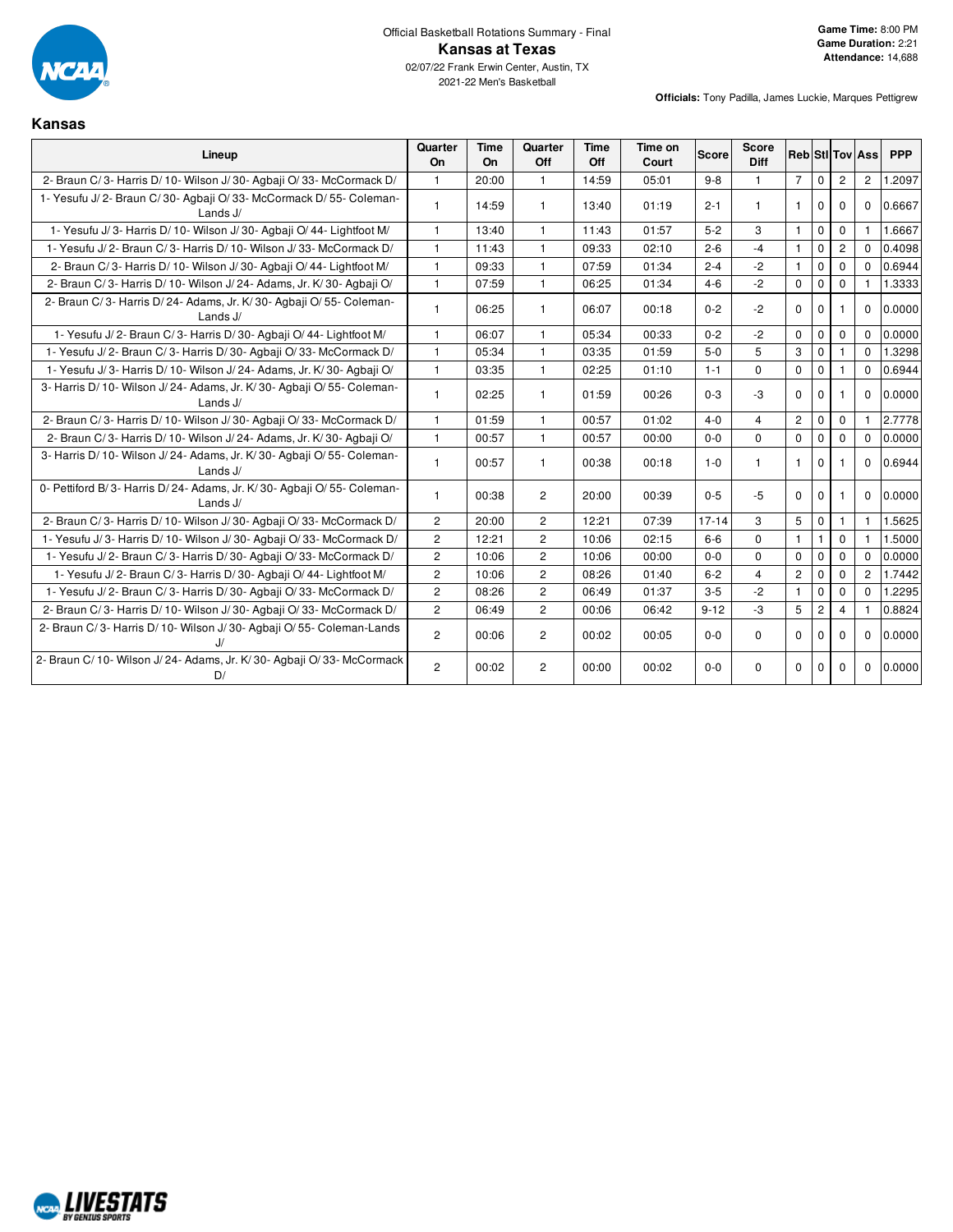

**Texas**

**Officials:** Tony Padilla, James Luckie, Marques Pettigrew

#### **Lineup Quarter On Time On Quarter Off Time Off Time on Court Score Score Diff Reb Stl Tov Ass PPP** 0- Allen T/ 2- Carr M/ 3- Ramey C/ 30- Cunningham B/ 32- Bishop C/ | 1 | 20:00 | 1 | 17:43 | 02:17 | 4-4 | 0 | 0 | 0 | 0 | 1 | 1.3333 0- Allen T/ 2- Carr M/ 3- Ramey C/ 32- Bishop C/ 33- Mitchell T/ 1 17:43 1 17:43 1 17:05 00:38 2-0 2 0 1 0 0 1.0000 0- Allen T/ 2- Carr M/ 3- Ramey C/ 4- Disu D/ 33- Mitchell T/ 1 17:05 1 1 16:52 00:13 0-0 0 0 0 0 0 0 0 0 0 0 1- Jones A/ 2- Carr M/ 3- Ramey C/ 4- Disu D/ 33- Mitchell T/  $\begin{vmatrix} 1 & 16:52 & 1 & 14:59 \\ 16 & 16:52 & 1 & 14:59 \end{vmatrix}$  01:53  $\begin{vmatrix} 2-5 & 3 & 1 & 0 & 0 & 0 & 0.666 \\ 0 & 0 & 0.666 & 0 & 0 & 0 & 0.666 \end{vmatrix}$ 1- Jones A/ 2- Carr M/ 3- Ramey C/ 30- Cunningham B/ 32- Bishop C/ | 1 | 14:59 | 1 | 14:34 | 00:25 | 0-0 | 0 | 0 | 0 | 0 | 0 | 0 | 0.0000 1- Jones A/ 3- Ramey C/ 5- Askew D/ 30- Cunningham B/ 32- Bishop  $C/$ 1 14:34 1 13:40 00:54 2-2 0 1 0 1 0 1.0638 1- Jones A/ 3- Ramey C/ 5- Askew D/ 30- Cunningham B/ 33- Mitchell  $T/$ 1 | 13:40 | 1 | 13:16 | 00:24 | 0-2 | -2 | 0 | 0 | 0 | 0 | 0.0000 | 1- Jones A/ 3- Ramey C/ 4- Disu D/ 5- Askew D/ 33- Mitchell T/ 1 13:16 1 13:16 1 3:16 00:00 1-0 1 0 0 0 0 2.2727 1- Jones A/ 2- Carr M/ 3- Ramey C/ 4- Disu D/ 33- Mitchell T/ 1 13:16 1 13:16 1 0 12:32 00:44 0-3 -3 0 0 1 0 0.0000 0- Allen T/ 1- Jones A/ 2- Carr M/ 3- Ramey C/ 4- Disu D/ 1 1 12:32 1 1 11:43 00:49 0-0 0-0 0 1 0 0 0.0000 0- Allen T/ 1- Jones A/ 2- Carr M/ 3- Ramey C/ 33- Mitchell T/ | 1 | 11:43 | 1 | 11:43 | 00:00 | 0-1 | -1 | 0 | 0 | 0 | 0 | 00:000 0- Allen T/ 1- Jones A/ 2- Carr M/ 3- Ramey C/ 32- Bishop C/ | 1 | 11:43 | 1 | 09:33 | 02:10 | 6-1 | 5 | 4 | 1 | 0 | 1 | 1.5000 0- Allen T/ 2- Carr M/ 3- Ramey C/ 13- Febres J/ 33- Mitchell T/ | 1 09:33 | 1 08:38 00:55 2-0 | 2 | 1 0 | 0 | 0 | 1.0000 0- Allen T/ 2- Carr M/ 5- Askew D/ 13- Febres J/ 33- Mitchell T/ 1 08:38 1 07:59 00:39 2-2 0 1 0 0 0 2.0000 0- Allen T/ 2- Carr M/ 3- Ramey C/ 13- Febres J/ 33- Mitchell T/ | 1 | 07:59 | 1 | 07:32 | 00:27 | 3-2 | 1 | 0 | 0 | 0 | 0 | 2.2727 0- Allen T/ 3- Ramey C/ 5- Askew D/ 13- Febres J/ 33- Mitchell T/ | 1 | 07:32 | 1 | 06:25 | 01:07 | 3-2 | 1 | 1 | 0 | 0 | 2.0833 0- Allen T/ 1- Jones A/ 3- Ramey C/ 5- Askew D/ 33- Mitchell T/ | 1 | 06:25 | 1 | 05:34 00:51 | 4-0 | 4 | 1 | 0 | 0 | 2.2727 1- Jones A/ 3- Ramey C/ 5- Askew D/ 32- Bishop C/ 33- Mitchell T/ | 1 05:34 | 1 05:34 | 00:00 000 00 0-1 | -1 0 0 0 0 0.0000 1- Jones A/ 2- Carr M/ 3- Ramey C/ 32- Bishop C/ 33- Mitchell T/ 1 05:34 1 05:06 00:28 0-1 -1 0 0 0 0 0.0000 1- Jones A/ 2- Carr M/ 3- Ramey C/ 13- Febres J/ 32- Bishop C/ 1 05:06 1 04:09 00:57 0-0 0 0 0 0 0 0 0 0.0000 1- Jones A/ 2- Carr M/ 3- Ramey C/ 13- Febres J/ 33- Mitchell T/ | 1 | 04:09 | 1 | 03:35 | 00:34 | 0-3 | -3 | 0 | 0 | 0 | 0 | 0 0.0000 1- Jones A/ 2- Carr M/ 3- Ramey C/ 32- Bishop C/ 33- Mitchell T/  $\begin{vmatrix} 1 & 0 & 0.335 \\ 0 & 0 & 0.304 \end{vmatrix}$  0.304 00:31 0-1 -1 0 0 1 0 1 0 0.0000 1- Jones A/ 2- Carr M/ 3- Ramey C/ 13- Febres J/ 33- Mitchell T/ | 1 | 03:04 | 1 | 01:59 | 01:05 | 4-0 | 4 | 0 | 1 | 0 | 0 | 2.1277 1- Jones A/ 2- Carr M/ 3- Ramey C/ 13- Febres J/ 32- Bishop C/ 1 01:59 1 00:57 01:01 0-3 -3 0 0 0 0 0.0000 2- Carr M/ 3- Ramey C/ 4- Disu D/ 5- Askew D/ 13- Febres J/ 1 | 00:57 | 1 | 00:57 | 00:01 | 0-1 | -1 | 0 | 0 | 0 | 0 | 00:000 2- Carr M/ 3- Ramey C/ 4- Disu D/ 5- Askew D/ 30- Cunningham B/ 1 00:57 1 00:57 00:00 0-0 0 0 0 0 0 0.0000 2- Carr M/ 3- Ramey C/ 5- Askew D/ 30- Cunningham B/ 33- Mitchell T/ 1 00:57 1 00:38 00:18 0-1 -1 0 0 0 0 0.0000 1- Jones A/ 2- Carr M/ 3- Ramey C/ 30- Cunningham B/ 33- Mitchell T/ 1 00:38 2 20:00 00:39 5-0 5 0 1 0 0 2.5000 0- Allen T/ 2- Carr M/ 3- Ramey C/ 30- Cunningham B/ 32- Bishop C/ | 2 | 20:00 | 2 | 18:33 | 01:27 | 2-4 | -2 | 0 | 0 | 1 | 0 | 1.0000 0- Allen T/ 2- Carr M/ 3- Ramey C/ 32- Bishop C/ 33- Mitchell T/ | 2 | 18:33 | 2 | 12:21 | 06:12 | 12-13 | -1 | 10 | 0 | 0 | 2 | 1.2876 1- Jones A/ 3- Ramey C/ 4- Disu D/ 5- Askew D/ 30- Cunningham B/ 2 12:21 2 11:58 00:23 0-4 -4 0 0 1 0 0.0000 0- Allen T/ 1- Jones A/ 4- Disu D/ 5- Askew D/ 30- Cunningham B/ 2 11:58 2 11:23 00:35 2-0 2 0 0 0 0 0 2.0000 0- Allen T/ 2- Carr M/ 3- Ramey C/ 4- Disu D/ 33- Mitchell T/ 2 11:23 2 10:06 01:17 4-2 2 1 0 0 1 2.0000 0- Allen T/ 2- Carr M/ 3- Ramey C/ 32- Bishop C/ 33- Mitchell T/ | 2 | 10:06 | 2 | 08:26 | 01:40 | 2-6 | -4 | 1 | 0 | 0 | 0 | 06667 0- Allen T/ 1- Jones A/ 3- Ramey C/ 5- Askew D/ 32- Bishop C/ | 2 | 08:26 | 2 | 06:49 | 01:37 | 5-3 | 2 | 1 | 0 | 0 | 0 | 1.4535 0- Allen T/ 1- Jones A/ 2- Carr M/ 3- Ramey C/ 32- Bishop C/ 2 06:49 2 06:11 00:38 0-3 -3 0 0 0 0 0 0.0000 0- Allen T/ 2- Carr M/ 3- Ramey C/ 5- Askew D/ 32- Bishop C/ | 2 | 06:11 | 2 | 04:10 | 02:01 | 3-0 | 3 | 1 | 2 | 1 | 1 | 0.8721 0- Allen T/ 2- Carr M/ 3- Ramey C/ 13- Febres J/ 32- Bishop C/ 2 04:10 2 02:46 01:24 01:24 0-2 -2 4 0 1 0 0.0000 0- Allen T/ 2- Carr M/ 3- Ramey C/ 32- Bishop C/ 33- Mitchell T/ | 2 | 02:46 | 2 | 02:10 | 00:36 | 2-2 | 0 | 1 | 0 | 0 | 0 | 2.0000 0- Allen T/ 1- Jones A/ 2- Carr M/ 3- Ramey C/ 33- Mitchell T/ 2 02:10 2 00:54 01:15 3-2 1 1 1 0 0 1 1 1.5000 0- Allen T/ 2- Carr M/ 3- Ramey C/ 5- Askew D/ 32- Bishop C/ 2 00:54 2 00:52 00:02 00:53 4-0 4 0 1 0 1 0 1 2.1277 0- Allen T/ 2- Carr M/ 3- Ramey C/ 30- Cunningham B/ 32- Bishop C/ | 2 | 00:02 | 2 | 00:00 | 00:02 | 0-0 | 0 | 0 | 0 | 0 | 0 | 00:000

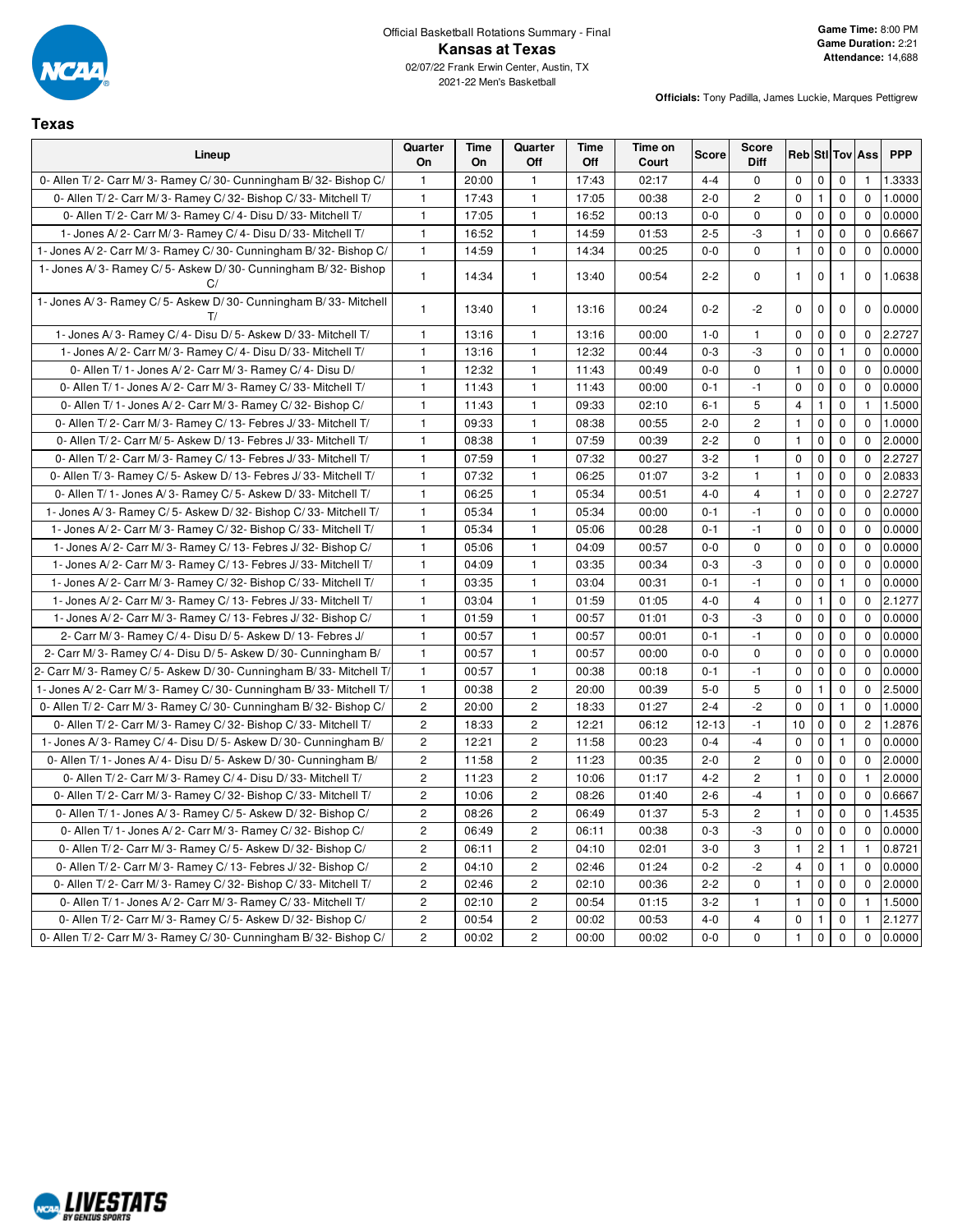

| Kansas                                                                        |       |              |                   |         |            |                      |                |          |            |
|-------------------------------------------------------------------------------|-------|--------------|-------------------|---------|------------|----------------------|----------------|----------|------------|
| Lineup                                                                        | Time  | <b>Score</b> | <b>Score Diff</b> | Pts/Min | <b>Reb</b> |                      | Sti Tov        | Ass      | <b>PPP</b> |
| 2- Braun C/3- Harris D/10- Wilson J/30- Agbaji O/33- McCormack D/             | 20:24 | 39-34        | 5                 | 1.9118  | 19         | $\mathbf{2}^{\circ}$ |                | 5        | 1.3017     |
| 1- Yesufu J/2- Braun C/3- Harris D/30- Agbaji O/33- McCormack D/              | 03:36 | $8 - 5$      | 3                 | 2.2222  |            | 0                    |                | 0        | 1.2903     |
| 1- Yesufu J/3- Harris D/10- Wilson J/30- Agbaji O/33- McCormack D/            | 02:15 | $6-6$        | $\Omega$          | 2.6667  |            |                      | $\Omega$       |          | 1.5000     |
| 1- Yesufu J/2- Braun C/3- Harris D/30- Agbaji O/44- Lightfoot M/              | 02:13 | $6 - 4$      | $\overline{2}$    | 2.7068  | 2          | 0                    | $\Omega$       | 2        | 1.7442     |
| 1- Yesufu J/2- Braun C/3- Harris D/10- Wilson J/33- McCormack D/              | 02:10 | $2 - 6$      | -4                | 0.9231  |            | $\Omega$             | $\overline{c}$ | 0        | 0.4098     |
| 1- Yesufu J/3- Harris D/10- Wilson J/30- Agbaji O/44- Lightfoot M/            | 01:57 | $5 - 2$      | 3                 | 2.5641  |            | $\Omega$             | $\Omega$       |          | 1.6667     |
| 2- Braun C/3- Harris D/10- Wilson J/30- Agbaji O/44- Lightfoot M/             | 01:34 | $2 - 4$      | $-2$              | 1.2766  |            | 0                    | $\Omega$       | 0        | 0.6944     |
| 2- Braun C/3- Harris D/10- Wilson J/24- Adams, Jr. K/30- Agbaji O/            | 01:34 | $4 - 6$      | $-2$              | 2.5532  | $\Omega$   | 0                    | $\Omega$       |          | 1.3333     |
| 1- Yesufu J/2- Braun C/30- Agbaji O/33- McCormack D/55- Coleman-Lands J/      | 01:19 | $2 - 1$      |                   | 1.5190  |            | 0                    | $\Omega$       |          | 0.6667     |
| 1- Yesufu J/3- Harris D/10- Wilson J/24- Adams, Jr. K/30- Agbaji O/           | 01:10 | $1 - 1$      | $\Omega$          | 0.8571  | $\Omega$   | $\Omega$             |                | $\Omega$ | 0.6944     |
| 3- Harris D/10- Wilson J/24- Adams, Jr. K/30- Agbaji O/55- Coleman-Lands J/   | 00:44 | $1 - 3$      | $-2$              | 1.3636  |            | $\Omega$             | $\overline{c}$ | 0        | 0.4098     |
| 0- Pettiford B/3- Harris D/24- Adams, Jr. K/30- Agbaji O/55- Coleman-Lands J/ | 00:39 | $0-5$        | -5                | 0.0000  | $\Omega$   | $\Omega$             |                | $\Omega$ | 0.0000     |
| 2- Braun C/3- Harris D/24- Adams, Jr. K/30- Agbaji O/55- Coleman-Lands J/     | 00:18 | $0 - 2$      | $-2$              | 0.0000  | $\Omega$   | 0                    |                | $\Omega$ | 0.0000     |
| 2- Braun C/3- Harris D/10- Wilson J/30- Agbaii O/55- Coleman-Lands J/         | 00:05 | $0-0$        | $\Omega$          | 0.0000  | 0          | 0                    | $\Omega$       | $_{0}$   | 0.0000     |
| 2- Braun C/ 10- Wilson J/ 24- Adams, Jr. K/ 30- Agbaji O/ 33- McCormack D/    | 00:02 | $0-0$        | $\Omega$          | 0.0000  | $\Omega$   | 0                    | $\Omega$       |          | 0.0000     |